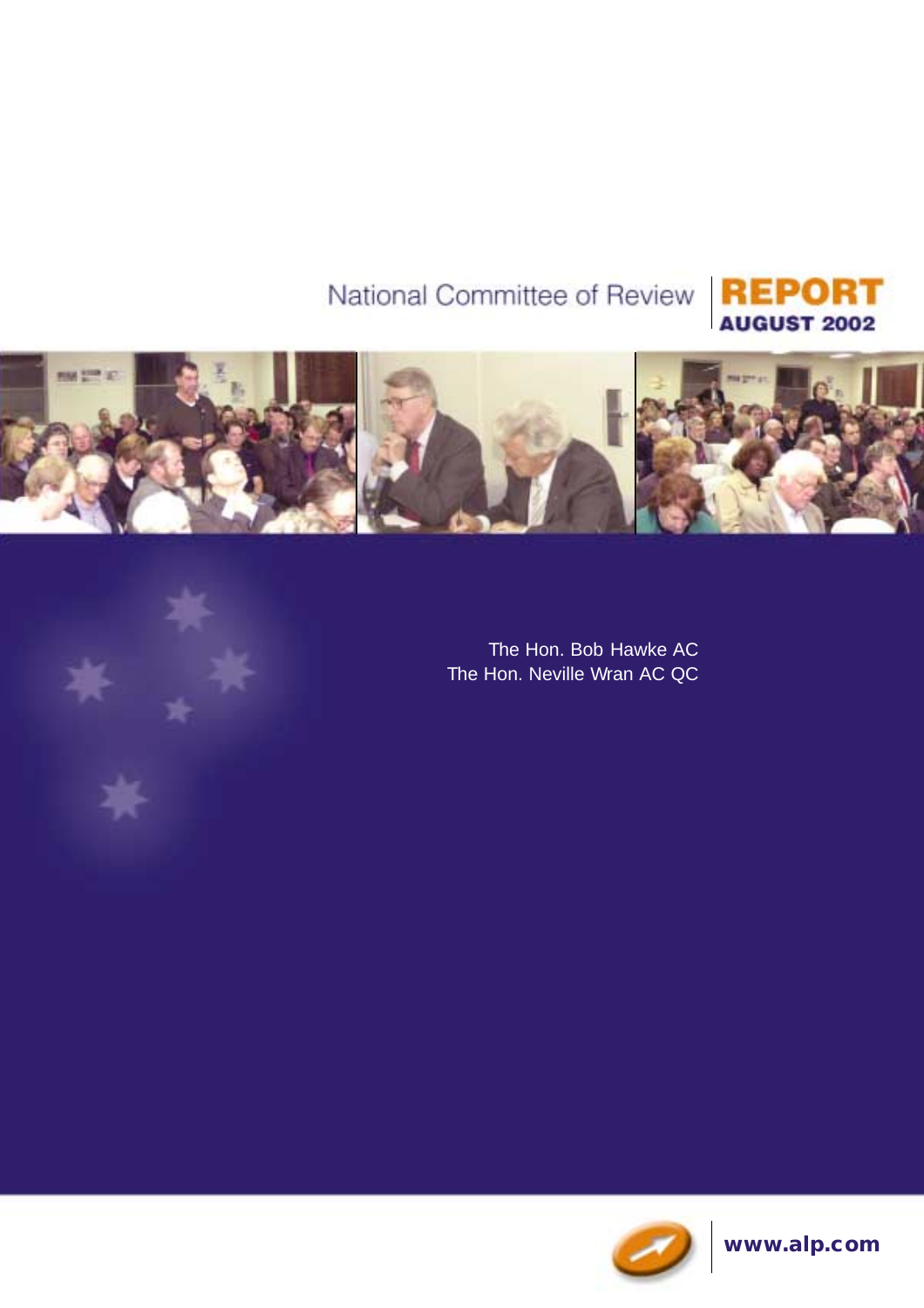## National Committee of Review





## **Contents**

- Background to the Review  $\overline{6}$
- The Consultation Process 7
	- What You Said  $8$

The Report in Context 3

- The Challenge for Labor 9
- A Modern Role for Members 10
- An Enduring Partnership: Labor and the Union Movement 17
	- Restating and Implementing Our Values 20
		- Getting the Best Candidates 23
		- Maintaining Community Relationships 27
			- Conclusion 28
			- Summary of Recommendations 29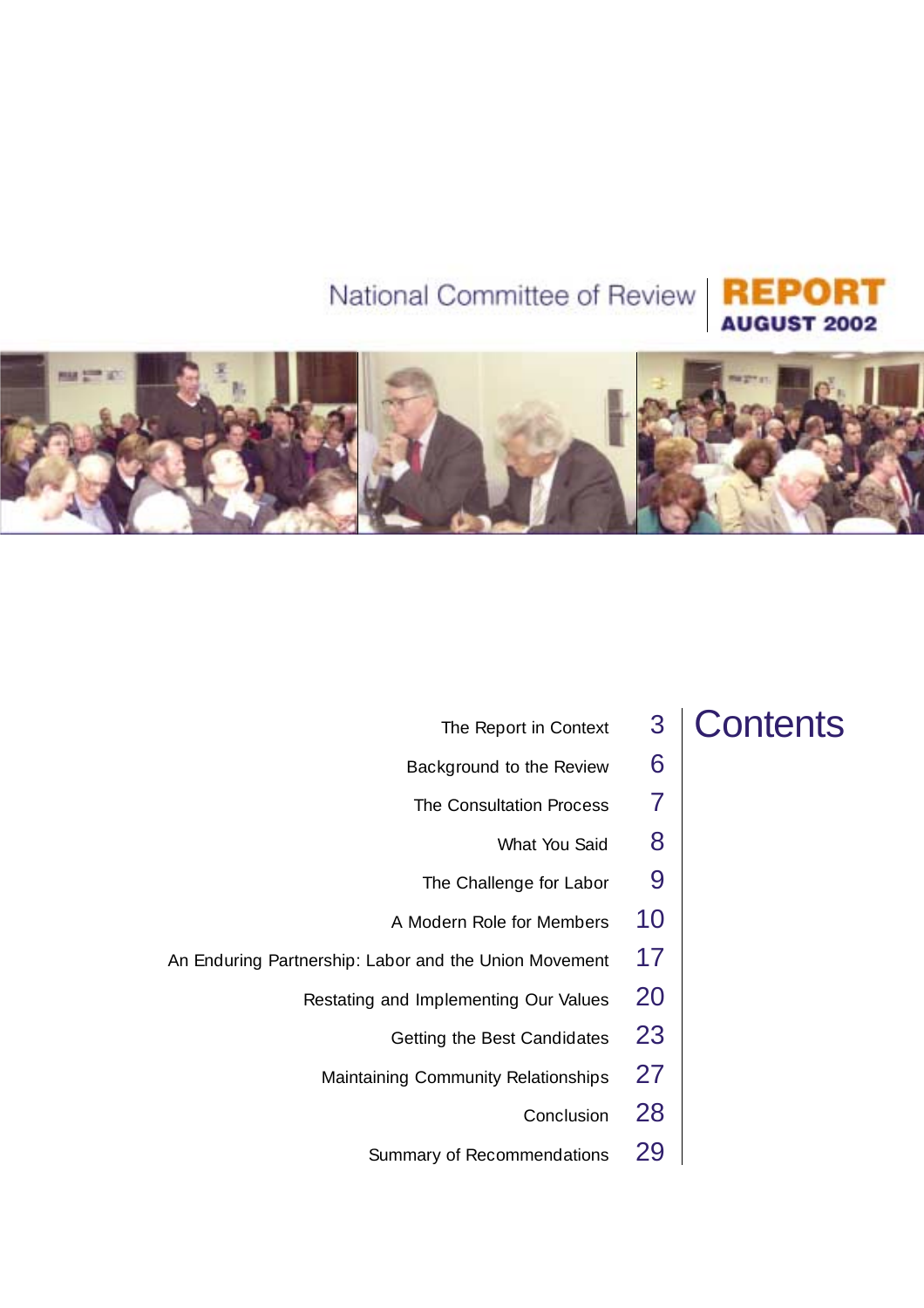Photos supplied by:

• Text Media

• Anthony Leong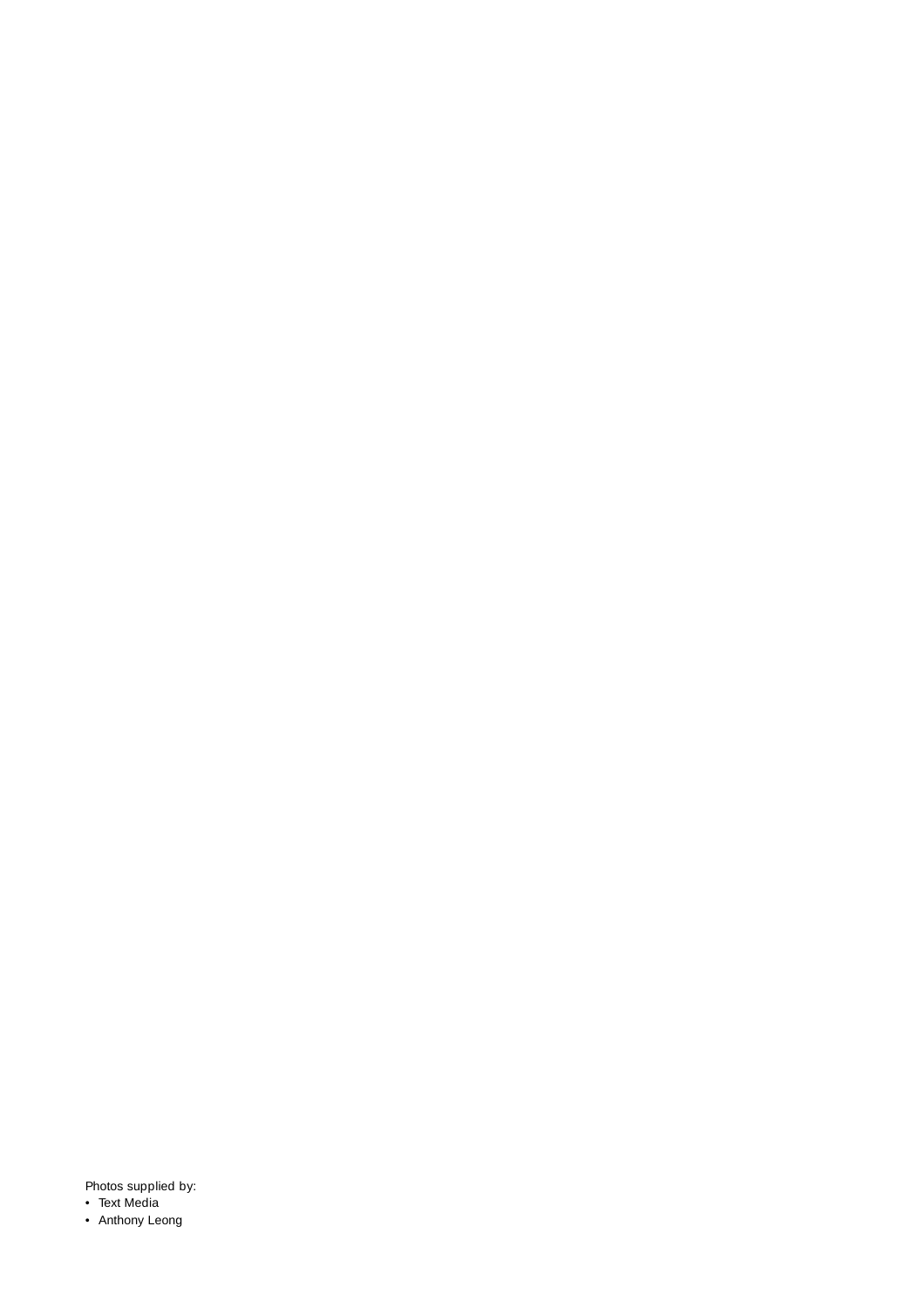



The Hon. Bob Hawke AC



The Hon. Neville Wran AC QC

- We deliver this report to you in a world—and an Australia which, in many ways, is unrecognisably different from when we joined the ALP more than fifty years ago. The rate of change has been exponential and indeed the Australia of today and the international environment around us is profoundly different from the 1980s when we led Labor Governments at the Federal and State levels. The way we produce goods, provide services, communicate, organise structures of work and leisure, the expectations of occupational continuity and employment security—all these have changed dramatically and are still changing.
- We do not offer value judgements about these facts. We simply make the point that when, all around us, individuals and organisations have had to make adjustments to cope with these new realities, it is futile for our Party to believe that it too does not need to adapt itself so

as to maximise its relevance and attractiveness, in this significantly changed environment.

The keys to making that adjustment most effectively are, first, to identify the essential, unchanging and unchangeable elements of Labor philosophy that distinguish us from our conservative opponents; second, having done that, to amend our practices and procedures in a way which will best equip the Party to attract genuinely committed members and to win government with policies co-operatively developed on the basis of those fundamental Labor principles. That is, we must establish principles, practices, procedures and policies which resonate with the attitudes and aspirations of the Australian people at the beginning of the twenty-first century.

We do not offer a detailed prescription of what we believe those core elements are, but believe they certainly include:

- The right of individuals to use their talents for self advancement balanced by the collective responsibility of society to provide reasonable standards for those unable to fend adequately for themselves;
- The creation of equal opportunities for individuals to develop those talents through education, training and retraining;
- An unqualified opposition to discrimination based on race, colour, creed or gender;
- Recognition of the prior ownership of this continent by the aboriginal people and of the fact that, as the most disadvantaged group in our community, they are deserving of special assistance in the areas of health, education, employment, training and retraining;
- Belief in and commitment to a growing economy as a basis for improved standards and quality of life and as a source

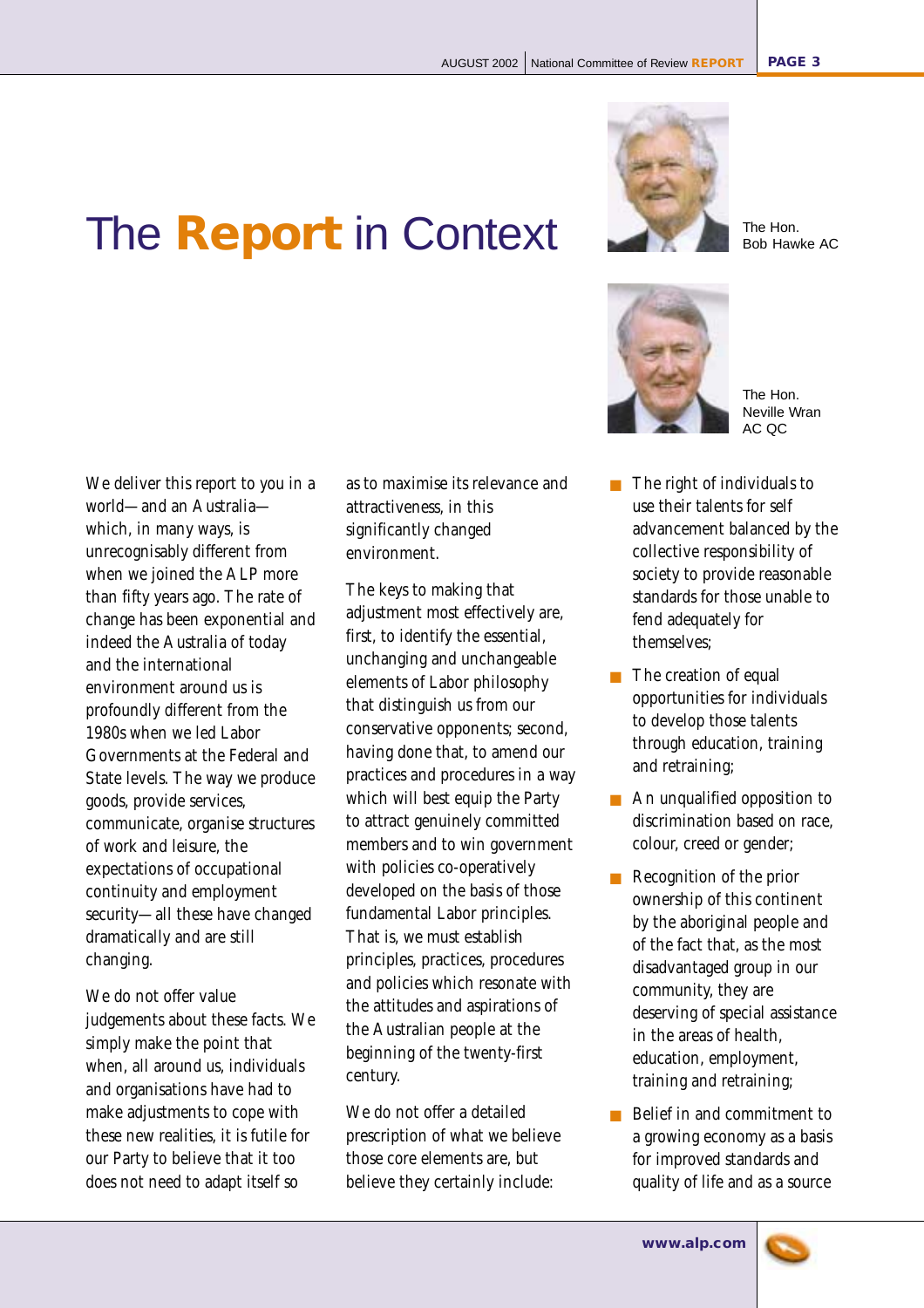of revenue to finance services relevant to those standards and qualities that only governments can provide;

- Belief in and assistance for an enlarged Australian population, through appropriate family support and further migration, including a substantial intake of genuine refugees;
- Commitment to the defence and security of Australia, remembering that it was Labor to whom the nation turned at the time of its greatest crisis after the outbreak of the Second World War;
- The pursuit of an independent foreign policy calculated to advance Australia's best interests within a framework of respect for the aspirations of other nations and our responsibility as a developed economy to play, with other such economies, a constructive role in assisting the tragically large proportion of the world's population living in poverty;
- Protection of the natural environment, including the improvement and more efficient use of our water resources; and
- The right of workers to organise and bargain collectively.

We mention the right to organise and bargain collectively last, not because we regard it as the least important of Labor's core beliefs but rather to lead

into some more comprehensive comments we wish to make on this subject.

We begin with the historical truth that the Australian Labor Party grew out of the defeats of industrial labour in the late nineteenth century. It is a matter of pride to us, and it has been of signal benefit to this nation, that the connection of the trade unions with the ALP has been a continuing feature of this, the most enduring social democratic party in the world.

The single most significant decision of the past which has shaped, for the better, the Australia of today was that taken in the darkest days of World War II by the Curtin Labor Government to initiate the vast post-war immigration program the program which has made us the economically strengthened and culturally enriched nation we are today. Against considerable opposition within their ranks from those who remembered only a history of high levels of unemployment, the trade union leadership threw its support behind the program a support which was vital to its success and which was generously recognised by the conservative leaders, Robert Menzies and Harold Holt.

This is the trade union movement now so disgracefully reviled by certain conservative troglodytes whose constructive contribution to the well-being of Australians is zero by way of comparison. The wages and conditions of employment of the overwhelming majority of

Australians have, to a very considerable extent, been determined by the commitment, hard work and financial contributions of the organised trade union movement. And, therefore, far from recommending that our Party should walk away from the trade unions, we acknowledge both their historical contribution and the way in which they are themselves currently undertaking significant adaptation to a changing environment. As in every developed country, changes in economic structure and work patterns have led in Australia to declining numbers and proportions of workers in unions. As a result, however, of their own restructuring, education and recruitment programs, that trend has been reversed in the past two years. Community attitudes to trade unions have improved markedly, reflecting, in part, the fact that on average, union members earn approximately 15 percent more than nonunionists.

Nearly two million Australians are members of trade unions and it is appropriate that through their organisations, and we hope to a greater extent, individually, their voices be heard in the councils of our Party. Our recommendation that where the 60/40 rule operates it should be brought back to the 50/50 rule applying in South Australia, Tasmania, ACT and NT is not inconsistent with this. We make recommendations that will ensure more effective lines of communication between trade unions and the Party at all levels. We do this at the same time that

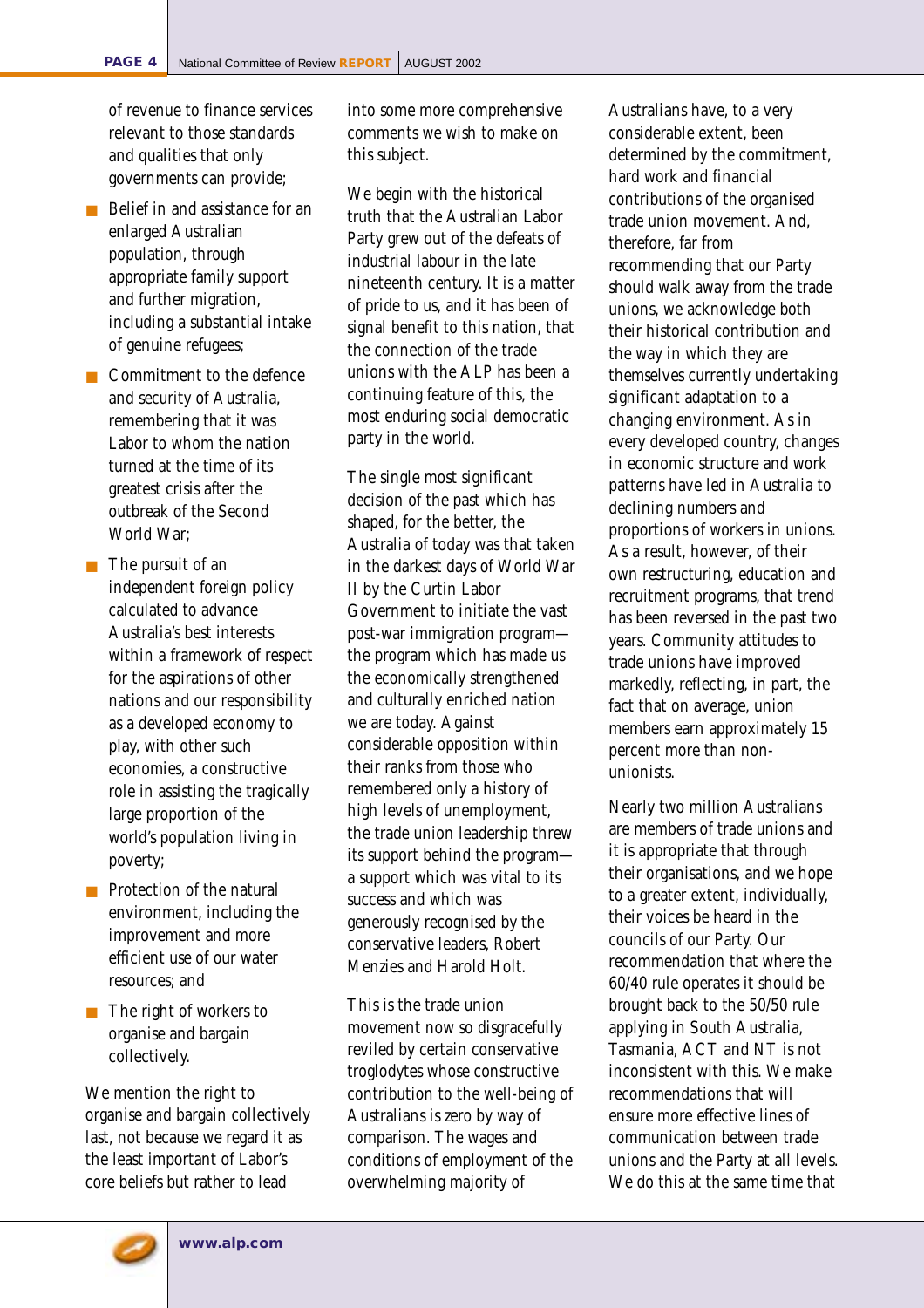we suggest the formalisation of processes for effective consultation with business and community welfare organisations.

Turning next to Party procedures and practices, our recommendations are based on one simple premise—an attempt to make the operation of our Party as attractive, inclusive and participatory as possible. Members—and we are certain, prospective members—want something more than the often stultifying experience of branch meetings. They, and we, also recognise that in all political parties there will be a tendency towards some form of association between individuals who share the same orientation on policy matters. But there is a widespread, genuine dissatisfaction with the deadening impact of factionalism and the associated phenomenon of branch stacking. We make a number of recommendations directed to these issues and calculated to broaden the basis of membership activity, capacity for involvement in policy formulation and the election of parliamentary and conference representatives.

Finally, on policy, while we know that a general review is being

undertaken in this area under the leadership of Jenny Macklin, we feel that the brief we have been given—which can essentially be reduced to how to make our Party more attractive to its members and to the public—would be incomplete without going to one contemporary issue.

No policy issue arose more frequently in our listening to and reading submissions from Party members than that of boat people and refugees. We suggest what we believe is the correct and humane policy in this area. We clearly assert Labor's belief that Australia has the right to determine the size of its population intake, who remains in Australia and who becomes an Australian citizen. Boat people and refugees should be located in reasonable accommodation and with humane treatment in the natural holding area of Christmas Island and, on completion of the new facility, John Howard's diaspora of the desperate around the Pacific should be located there. The unacceptable detention centres on the Australian mainland, like Woomera, can then be closed. Increased resources would be applied to processing these

people as rapidly as possible and those judged to be genuine refugees would be admitted to Australia under an enhanced refugee program. Through negotiations with our neighbours and a strengthened coastguard service everything possible would be done to stem the illegal and inhumane trade in boat people. We would negotiate with the appropriate national and international authorities to secure the return to their homelands of those judged not to be genuine refugees.

Australia needs to rid itself of a conservative government that is divisive at home and subservient abroad. All of us should put that challenge, the challenge of equipping Labor under Simon Crean to win the next election and to govern in the interests of all Australians, above any perception of personal and factional advantage. We believe that with this commitment our recommendations, if acted upon, can produce such an outcome.

### **Bob Hawke Neville Wran** AUGUST 2002

**www.alp.com**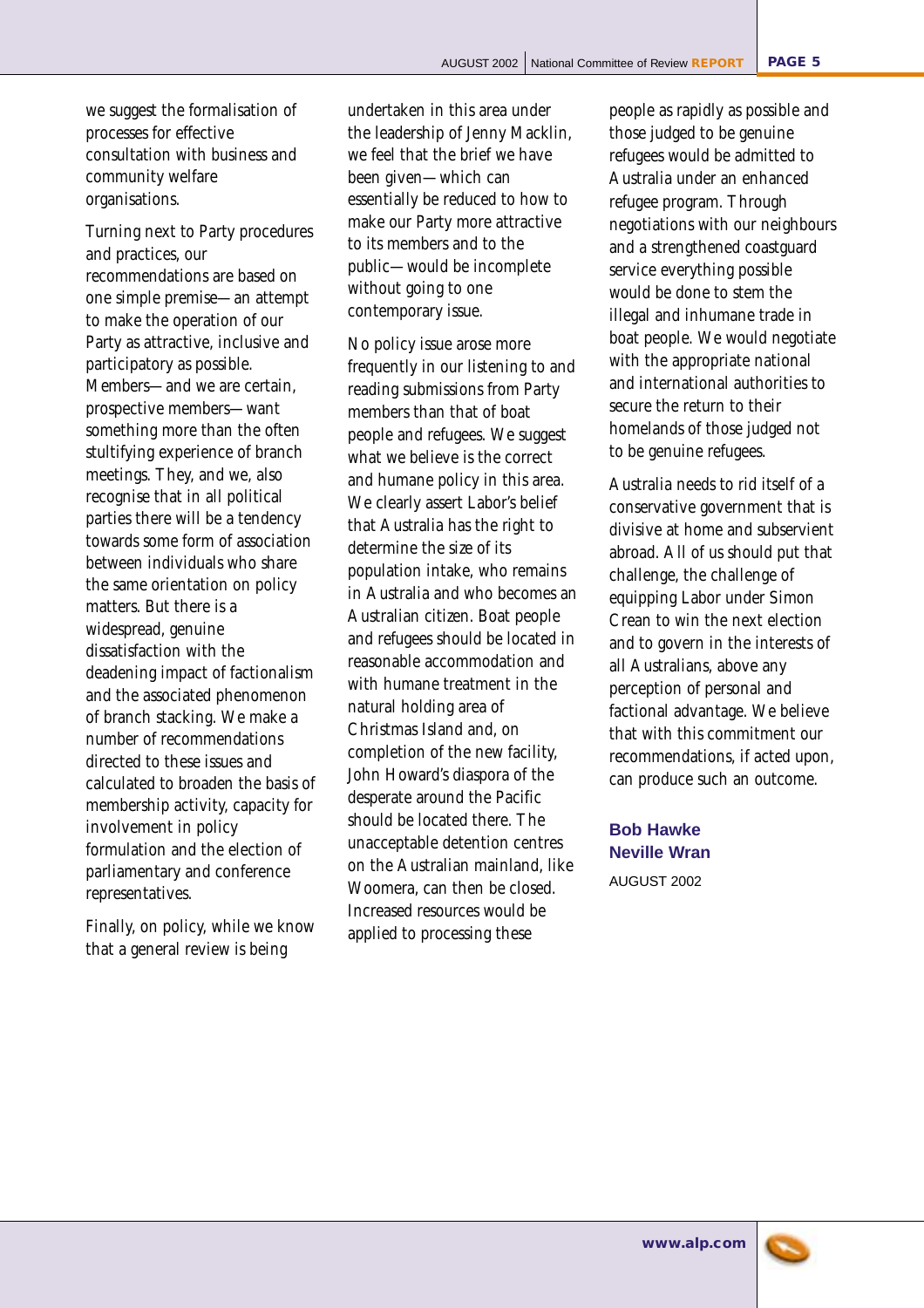## Background to the **Review**

After the November 2001 Federal election the Leader of the Federal Parliamentary Labor Party, Simon Crean, announced a comprehensive review of the ALP's organisation, structures and internal processes. To this end, the ALP National Executive resolved at its meeting of 13 December 2001 to establish a National Committee of Review to examine and report on the following matters:

- **1** Procedures to ensure the ALP attracts and preselects the best possible candidates to contest Federal seats;
- **2** Mechanisms to secure the best input to the Party's policy review and development processes;
- **3** Relationships between the ALP and the trade unions and other significant community and interest groups;
- **4** Strategies to increase the ALP's primary vote at Federal elections;
- **5** Measures to broaden and increase the membership of the Party and the involvement of the members in Party activity; and
- **6** Examination of internal processes within the ALP.

The Review was conducted jointly by the Hon. Bob Hawke AC and the Hon. Neville Wran AC QC. The National Executive Committee together with Helen Creed, Judith Downey and Marsha Thomson formed a reference body and resource for the Review. The Secretary to the Review was the Assistant National Secretary, Tim Gartrell. Jim Chalmers provided research support and Sandy Rippingale was responsible for the logistics of the consultation program.

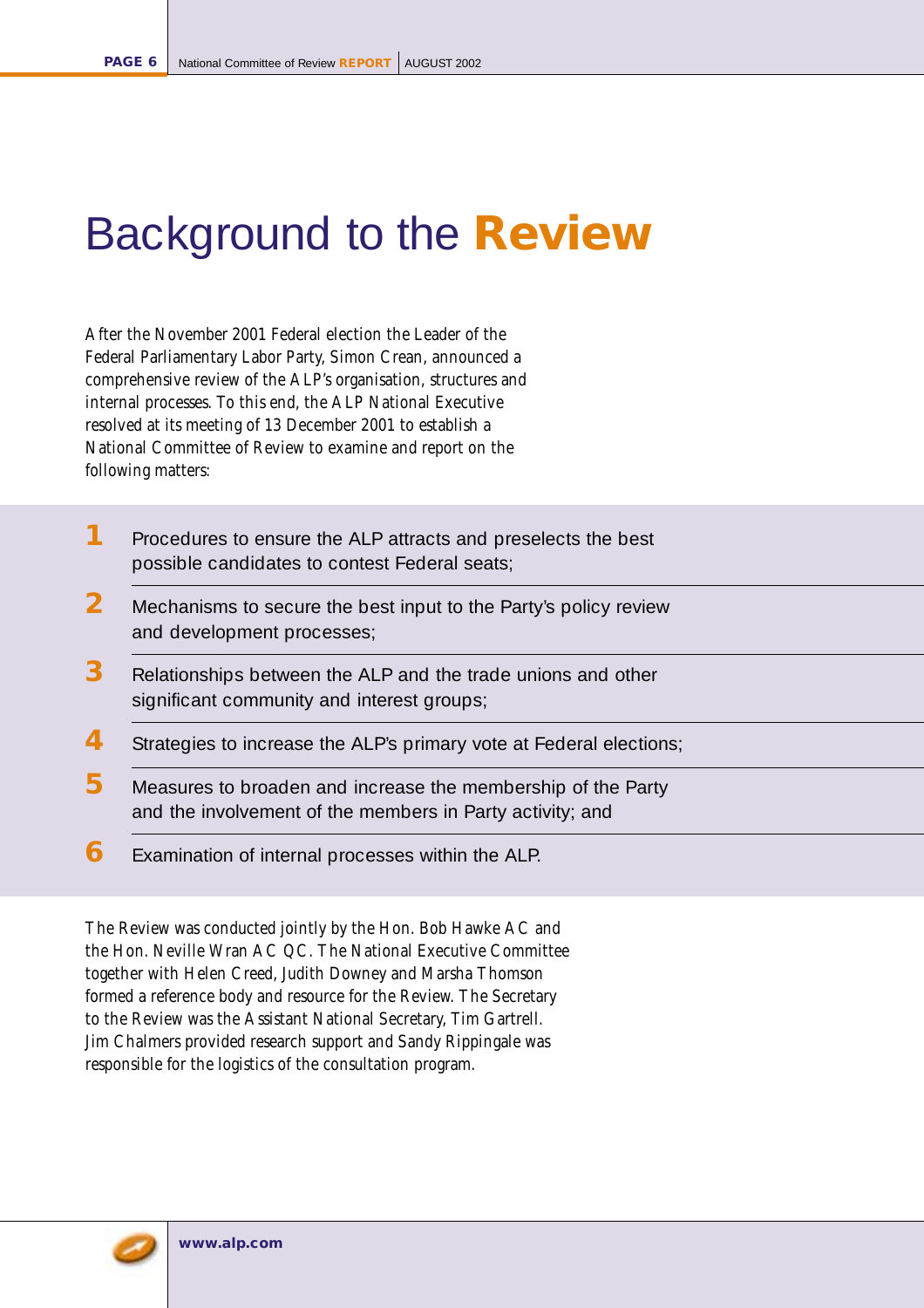## The **Consultation** Process

The Committee of Review consulted extensively with Party members and interested groups around Australia. Party members' forums were conducted in every State and Territory, in centres including Sydney, Melbourne, Ballarat, Adelaide, Mount Gambier, Port Augusta, Perth, Darwin, Hobart, Launceston, Bunbury, Cairns, Townsville and Brisbane. Community leaders, Premiers and Chief Ministers, past and present members of parliament, national union leaders, women's groups and academics were also consulted in meetings around

the country. As a result, more than 2000 Party members and other interested people had a direct input into the Committee of Review.

This Report also takes into account the views expressed to the New South Wales and South Australian committees of review which we headed up individually (Wran, NSW; Hawke, South Australia). The NSW Committee has released its recommendations. The South Australian Review has been incorporated in this Report.

Written submissions were called for and accepted until 31 May 2002. These were lodged by post, fax and email. The Committee received 669 submissions—399 by email and 270 by mail and fax. The submissions were high quality, constructive and offered valuable suggestions for the future of our Party. The time taken to prepare many submissions was substantial, demonstrating the strength of commitment to the Labor cause amongst many of our members. All submissions were acknowledged, read, considered and analysed in the preparation of this Report.

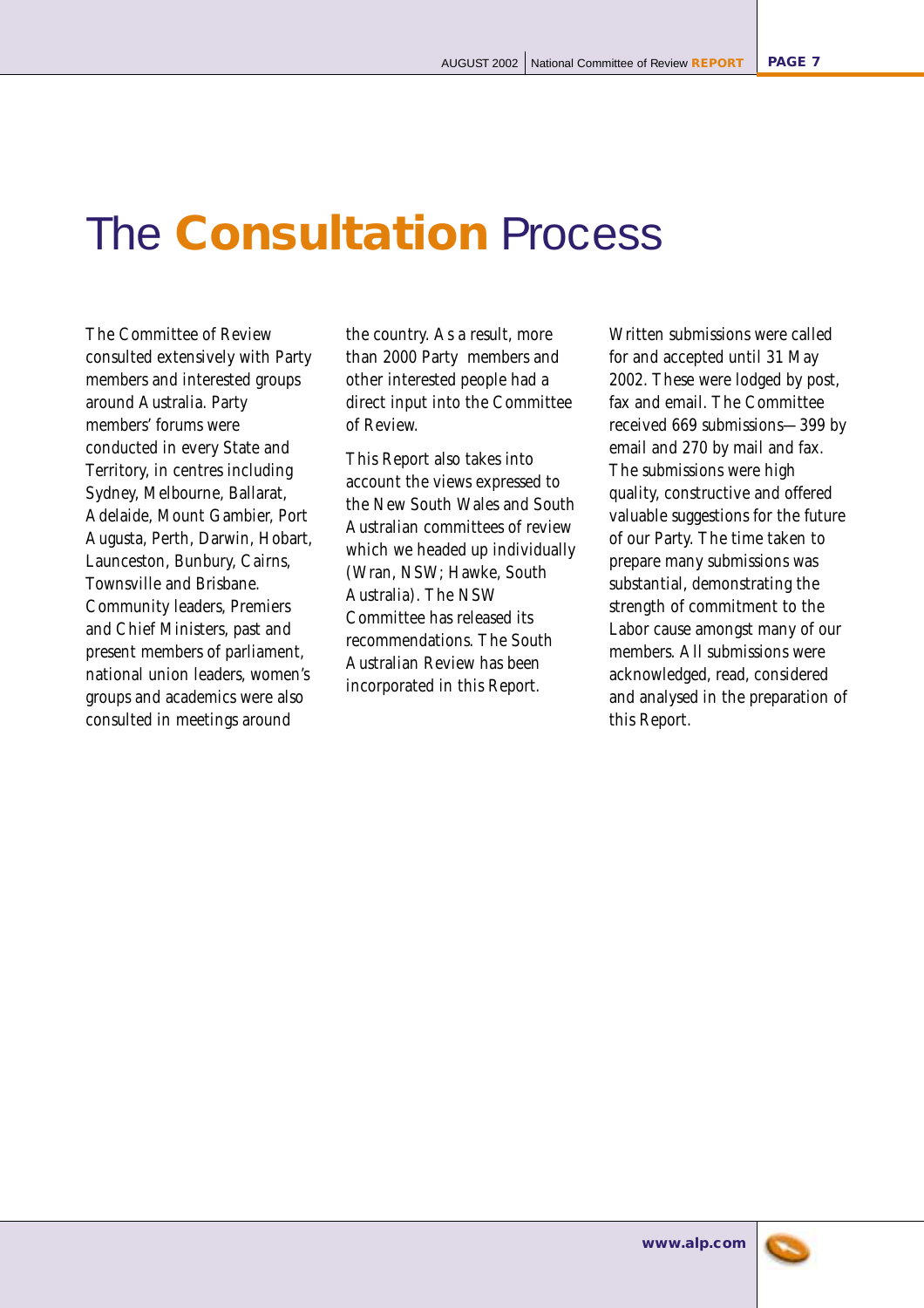## What **You** Said

Clear themes arose out of the Committee of Review consultation process. Uppermost was the desire of rank and file members to be given opportunities for a greater say in the operations and policy development of the Party. Currently, many feel detached from decision-making and are disillusioned with what they believe is the marginalisation of the membership through the dominance of the factions, Party officials and parliamentary representatives. Members called for the Party and its leaders to give them 'something to believe in', a set of principles which unites the ALP and demonstrates our difference from the Coalition. From the hundreds of submissions the priority that Party members place on issues can be ascertained. The greatest concern among the rank and file is the level and nature of factionalism in the Party, and the detrimental effect this has on internal democratic processes.

Nonetheless, factions are part and parcel of a Party that operates on democratic

principles. Like-minded people inevitably organise in order to support each other and propose and support particular policies. Factions can, and do, perform a positive role within the ALP if they nurture talent and serve as sources of policy ideas. They can and do contribute to the orderly resolution of conflict.

In the view of many, however, the factions now hold too central and too strong a grip on policy and candidate selection. Worse still, they are sometimes seen as forces which invite and institutionalise conflict.

The issues around which factions originally coalesced are no longer so divisive within the Party. In place of a battle of ideas we see too much conflict based around personalities and positions.

No better example can be offered than preselections for public office. Local branch members complain they have insufficient say in determining their parliamentary representatives.

Of course, this is closely related to a third, often-raised concern

over branch stacking, and the cancerous effect this activity has on the democratic traditions that have been the strength of our Party.

A perceived lack of policy differentiation from our conservative opponents is next on the list of concerns, closely followed by a desire for more opportunities for policy input. Some members pointed out that branch meetings and other organisational structures were irrelevant to their busy lives. Other issues raised in a significant number of submissions included: dwindling branch membership; Affirmative Action and the need to continue to increase women's participation at all levels; proposals to link individual Party and union membership; concerns over communication from parliamentarians and Party offices; more effective use of the Internet to spread the Party's message and keep members informed; issue, workplace and online branches; and greater educational opportunities, Party training and internships.

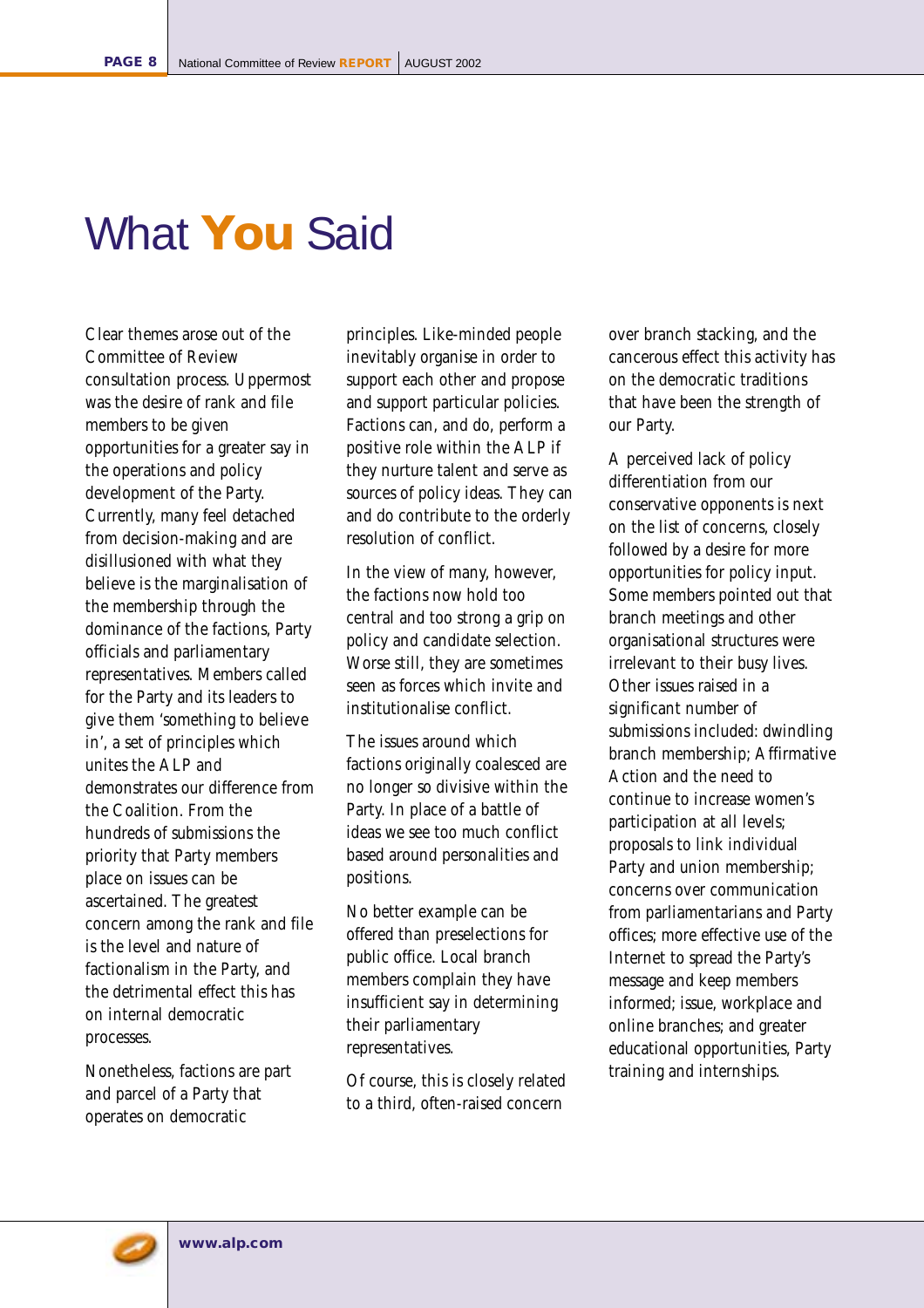## The **Challenge** for Labor

The 2001 election saw only 37.8 percent of voters casting a first preference for Labor lower than in any of the big defeats of 1975, 1977 and 1996 and the lowest primary vote for the Party since 1906. The decline in the primary vote has increased Labor's dependence on being the second choice of minor party voters.

This is partly attributable to the decline in 'party identification' experienced in comparable democracies elsewhere, and is evidence of what has been called a pattern of 'partisan dealignment'. 'Dealignment' has been attributed to rising educational levels, more accessible political information, and dissatisfaction with politics and the democratic process. This trend is most concentrated among the young.

The 2001 Australian Election Survey showed that major party identification in this country those who indicate they identify with one of the major parties reached a low of 77 percent in 2001. Australia's major political parties can no longer rely on a large base of loyal electors: support must be gained and carefully maintained, and no one can be taken for granted. For Labor, this invites some serious consideration of the best strategies to maintain a support base from which to reach out to swinging voters.

Many submissions received by the Committee of Review argued the ALP is failing to differentiate itself sufficiently from the Coalition. Some suggested Labor had lost touch with its traditional blue-collar base, while others argued not

enough was done to win the support of the 'aspirational' voter, however defined. All agreed that Labor must act to gain the long term support of new voters, cement the backing of swinging voters and prevent previously loyal ALP voters drifting away to the other parties.

The process of rebuilding Labor's voter base must begin with a thorough restatement of the Party's values, and consideration of the most appropriate ways to transform these values into policy. We must also consider our processes for preselecting quality candidates and maintaining effective community relationships. These measures are important first steps on the path to improving our primary vote.

**www.alp.com**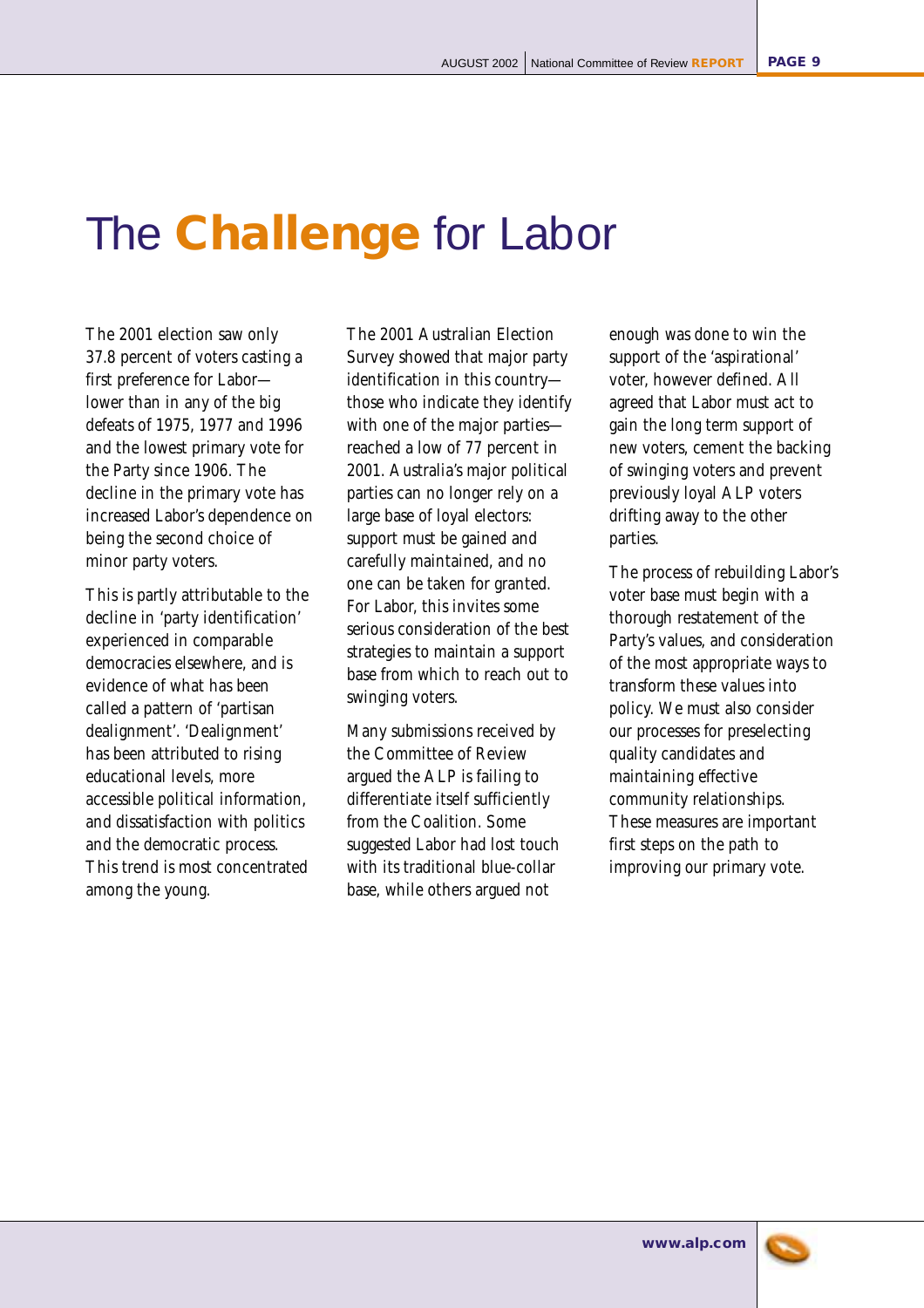## A **Modern** Role for Members

Rank and file members who participated in the Review repeatedly expressed the feeling that the Party no longer responds as well as it might to their concerns. Party membership must be seen as meaningful, constructive and attractive to potential members. Avoidable barriers to joining should be removed and membership structures need reform. We conclude that the conduct of branch meetings, voting and eligibility rights, addressing branch stacking, discounted Party dues for union memberships, the composition and operation of National Conference, and the establishment of a National Appeals Tribunal should be regarded as priorities. We have also made a number of recommendations about the need for greater representation of women at all levels of the Party. These recommendations are included on pages 24–25 of the Report which deal with Affirmative Action and candidate selection.

### **National Conference**

Many Party members view National Conference as a stagemanaged affair run by factional leaders, devoid of real policy

debate, and inaccessible to the rank and file. They believe participation from the grass roots of the Party is stifled. We share the concern of many members that vigorous debate on controversial issues is being avoided for the sake of a purely cosmetic unity. For a Party like ours, this is bound to be ultimately counterproductive.

Alternative processes must be sought to promote input from more sectors of the Party by enlarging both State and National Conferences. Increased participation could be encouraged through the direct election of a component of a larger National Conference. Such a Conference would provide for greater rank and file input into the premier ALP forum, and would likely offer a range of views, rather than representing only the interests of an exclusive group of factional players. Proposals for reform of the way the Party selects National Conference delegates ranged from state-wide ballots for delegations to a system where rank and file members are elected from their Federal Party units. We believe the best way to directly elect delegates is through a state wide ballot of members with more than two

years membership. Quotas would need to be implemented to ensure that large metropolitan electorates with high numbers of members did not exclude members from rural and regional areas. In order to maximise the involvement of rank and file members, Federal Members of Parliament, their staff and Party officials would not be able to nominate for these positions. All Federal MPs would be given moving and speaking rights to ensure their continued involvement. The Party would need to ensure this direct election of delegates would not diminish the involvement of unions at National Conference nor should it lead to prohibitive costs. Regardless, the principle of a larger, more representative Conference must be central to any final model.

### **RECOMMENDATION 1**

**We recommend that the Special National Conference adopt the following principles for the structure of the National Conference, that:**

- **1. The size of the National Conference be significantly increased;**
- **2. The increased participation of rank and file members be encouraged through the**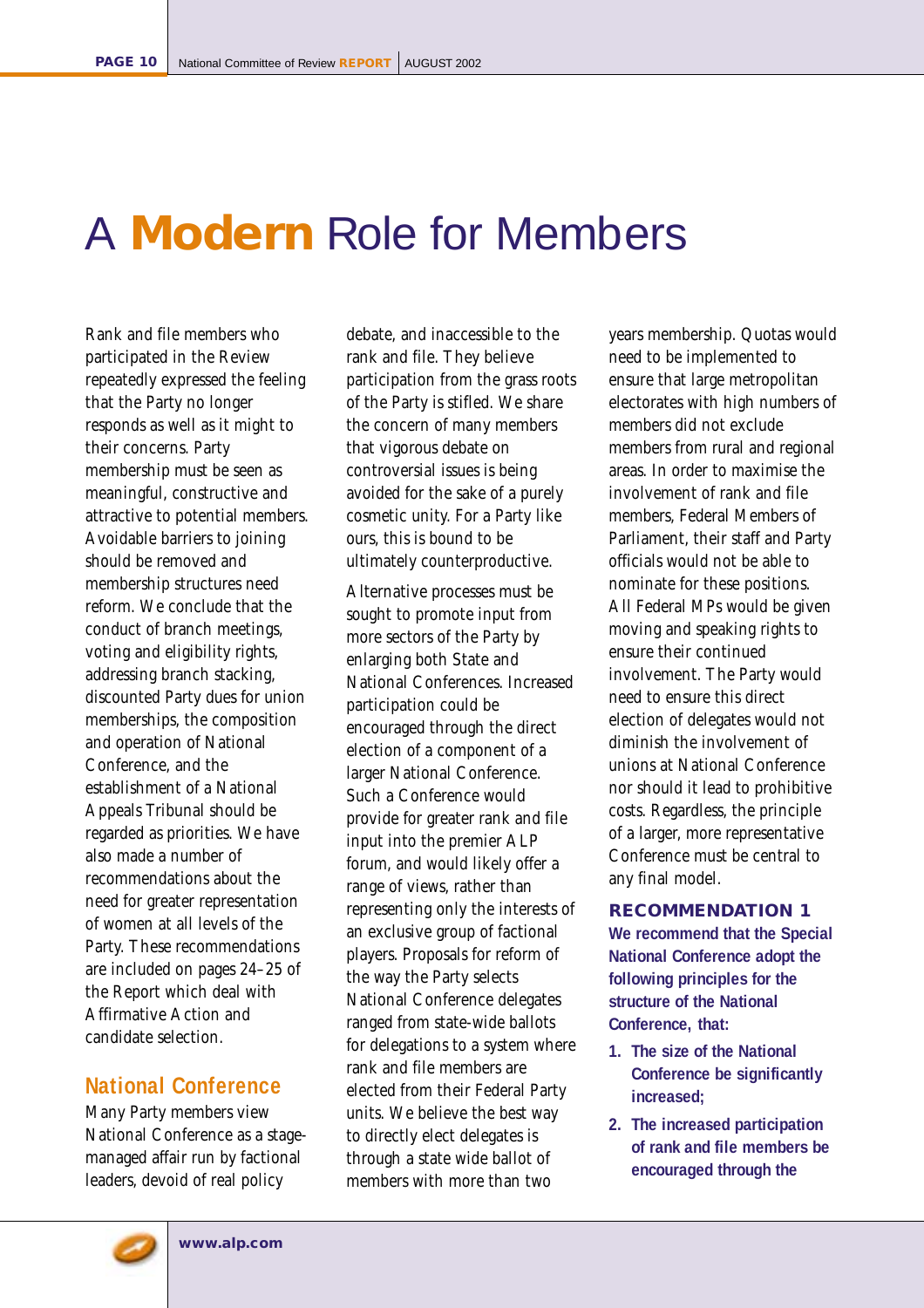**direct election of a component of the National Conference;**

- **3. The number of delegates representing unions at the National Conference shall be consistent with the equal partnership reflected in this Report and in the result shall be consistent with changes to the ratio of delegates that we have recommended for State Conferences;**
- **4. Federal Members of Parliament, their staff, and paid Party officials shall not be eligible for election to the Conference in the direct rank and file component of the Conference. Federal Members shall be entitled to attend the National Conference with the right to move and speak to a relevant motion; and**
- **5. In addition, the Federal Leader and Deputy Leader in both of the Federal Houses of Parliament and each of the State and Territory Leaders shall be delegates to the National Conference.**

**This expanded National Conference would also be enhanced by enlarged State Conferences with greater rank and file involvement. We recommend States implement this principle.**

The detail of this expanded National Conference will need to be resolved in the lead up to the Special National Rules Conference.

Another component of National Conference reform involves improving the policy development process leading up to the event. To some extent this will be covered in our recommendation to revamp and revitalise the State Policy Committees and empower them to consider Federal policy. Meanwhile, the National Conference Taskforce is dealing with this and other related issues.

## **The Branch Member Experience**

Branch meetings are no longer seen as stimulating enough to entice members to attend after a day at work. They are usually held on weeknights, making it inconvenient for the elderly and those with families. Meetings are perceived as excessively formal, procedure-driven and rigid. There is no structured orientation program for new members, so they often fail to attend more than once or twice, or renew their membership.

Part of the solution lies in a commitment to branch reform from the Party and from current members and branch leaders. The Party needs to provide flexibility to cultivate innovation and creativity at the branch level, while rank and file members must show leadership and commitment at the local level to ensure new members are nurtured and encouraged and branch meetings are more appealing. The onus is on the Party to bring imagination and flexibility to branch structures.

We have to hear and respond to a generation of Australians that wants options about how it participates.

More could be done for members in recognition of their commitment and contribution. This could include a dedicated section of the ALP web site, for members only, to encourage local activism. An expanded practice of emailing Party members (currently used effectively in New South Wales and the ACT, for example) with regular updates, news and events should also be encouraged. These options would add to the membership experience and would help rebuild and maintain local ALP communities.

Historically, branches have been organised geographically and with links to local electorate bodies and Party units. Issuebased branches, the argument goes, might be formed around environment, civil rights, refugee or other policy areas. Those with an interest would then meet as a branch to discuss the specifics of that policy. The Committee acknowledges issue branches might artificially limit the scope of branch activity, and there is some concern over the potential for them to be used by single-issue lobbies.

Nevertheless, we believe that a trial of issue or policy branches is worthwhile. A revamped and improved policy committee system *(see below)* can also provide opportunities for detailed policy discussion.

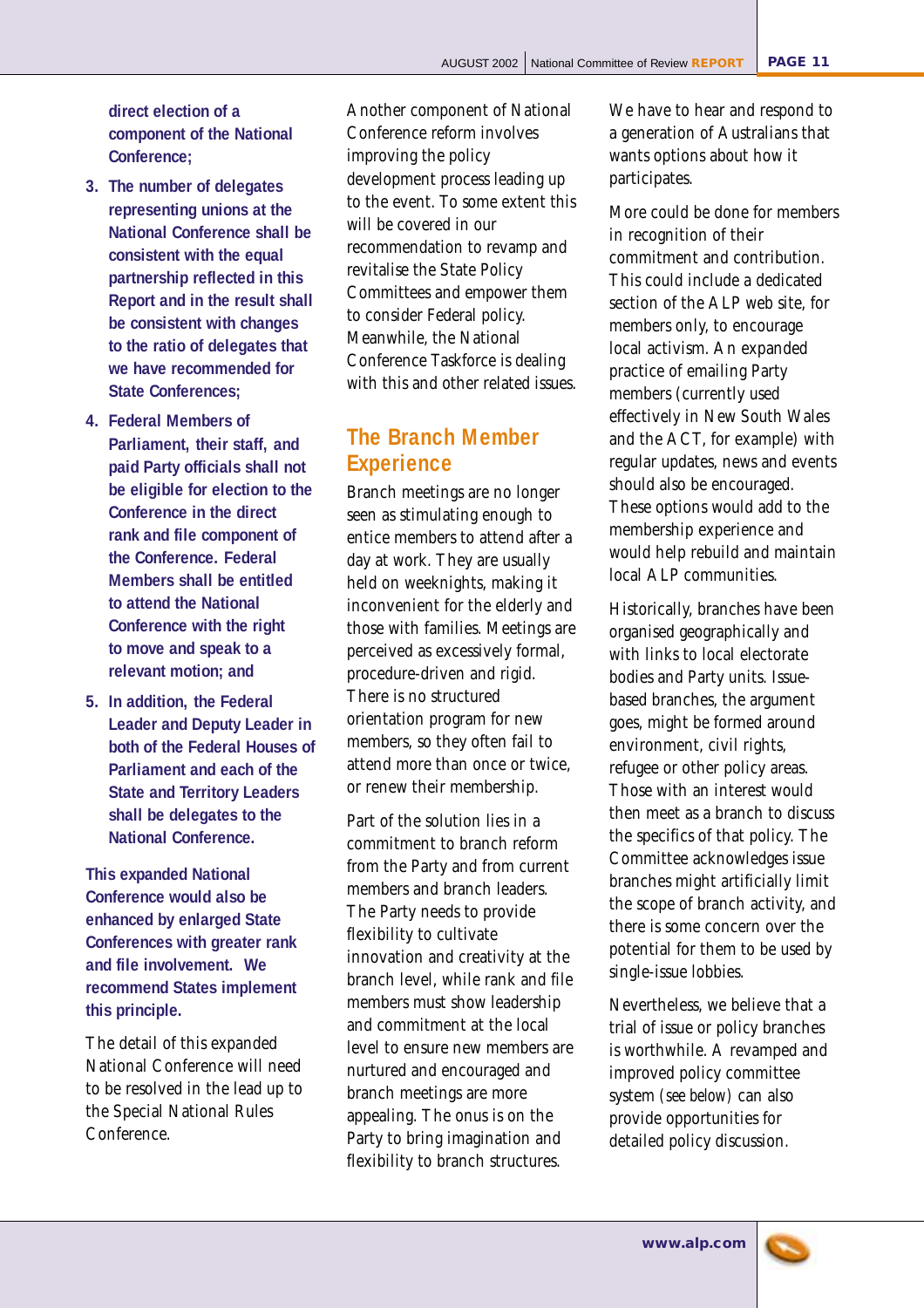### **RECOMMENDATION 2**

**Policy branches be instituted on a trial basis and be linked to an expanded and improved system of Policy Committees.**

Some submissions pointed out that members' work and family commitments often made it difficult for them to attend branch meetings regularly. By establishing branches where people work, the Party could offer opportunities for broader and more flexible participation. If our goal is to boost ALP membership we must make it easier to join and participate. Workplace branches would contribute to this goal.

### **RECOMMENDATION 3**

**State branches should develop different forms of branch organisation such as occupation, workplace and employment related branches. Attendance-based preselection voting requirements would not accrue through attendance at these branches.**

An additional component of branch reform is to address the concerns of those whose traditional, geographically based branches are dwindling in size. The answer to this problem, at least until the benefits of the other reforms proposed here are realised, is to consolidate small branches in metropolitan areas. Regional areas would be excluded from branch consolidation because of the difficulties associated with distance and access.

### **RECOMMENDATION 4**

**In metropolitan areas the number of branches be consolidated to provide for larger meetings and better branch organisation.**

Finally, more could be done to nourish activism and train and educate our rank and file members. Party internships, a system of mentoring, education forums, on-line civics and Party courses, campaign and branch manuals and other communication strategies should be considered in order to enhance the branch member experience and the quality of their contribution.

### **The ALP and the Internet**

In 1995, the ALP was the first political party in Australia to have a political website. In 2002, virtually all political parties have a web presence, and it usually accompanies the birth of new political parties. However, it is currently only during election campaigns that either the public, or the Party for that matter, pays the most attention to this particular 'public face' of the Party.

In successive Federal campaigns, since 1996, the ALP has been judged to have the best political website, and, according to *Hitwise* statistics, it continues to be the number one ranked political website in terms of visits. However, despite this progressive approach to using the Internet and the success of the ALP Web, it is still unclear

how best to use this new medium to promote the aims of the party.

The ALP must continue to explore the Internet, in all its forms, for ways to further its aims and maintain its pre-eminent position as a user of new technology to facilitate policy development and social change. Currently, the federated nature of the ALP makes it difficult to provide a single online presence for people wanting to join the ALP. Online branches may be a good first step to providing a onestop shop for people.

In some State branches it is possible to join a central list. Such a member is encouraged to join a 'proper' branch in order to enjoy full membership privileges. However, being a central branch member is sufficient for many people.

It may be possible to extend this concept to online branches, which are run nationally, and which encourage people to join the appropriate State branch. With such a scheme, it would be possible to offer online members the opportunity to belong to, and participate in, online policy forums. Again, it is not clear what the best way to do this is, and one of the first tasks of online branches would be to determine the rules for engagement and mechanisms to avoid online discussions becoming dominated by particular individuals.

However, it is clear that most people with ready online access see this as a way for them to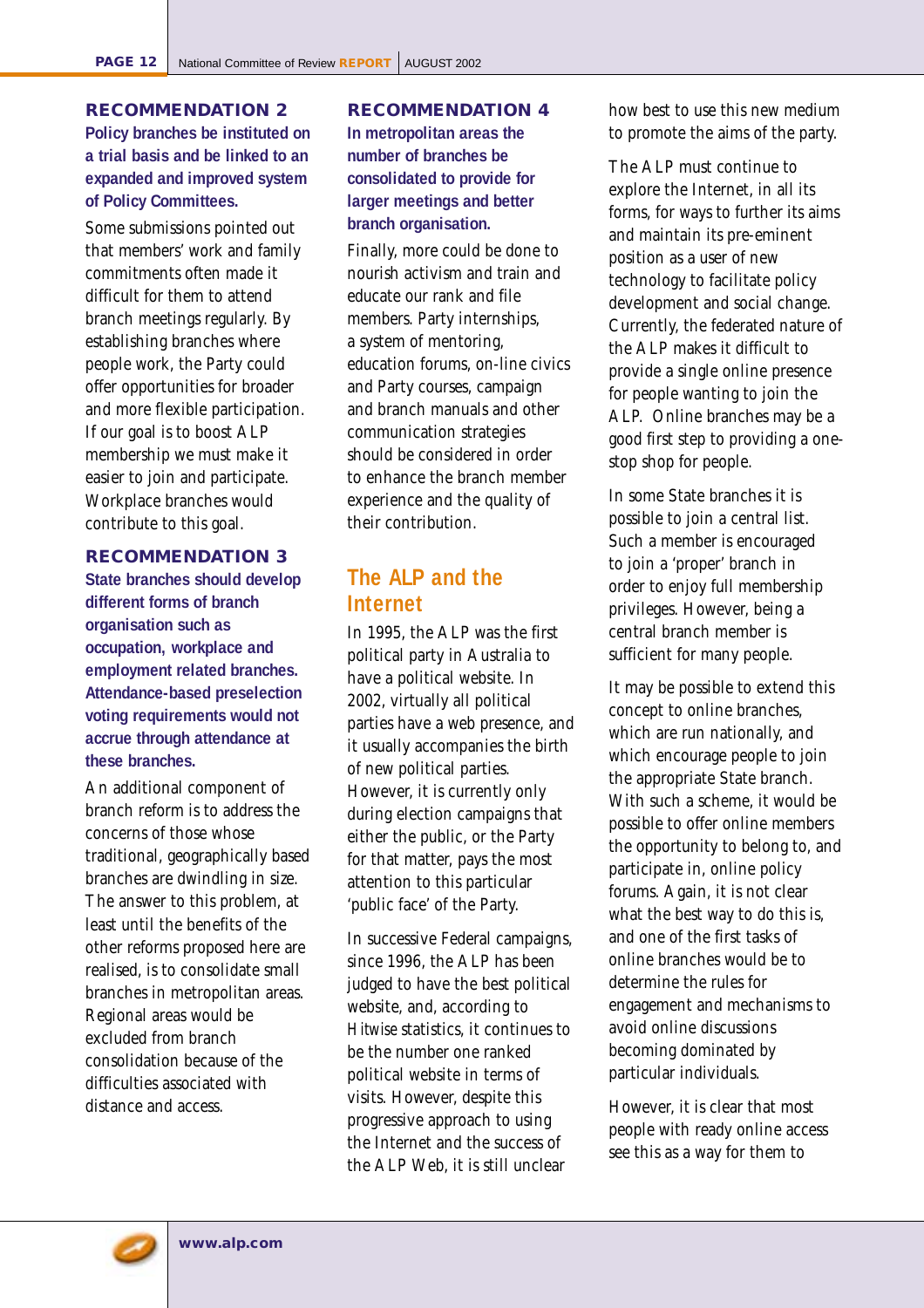become more involved in policy development. The responsibility then lies with the ALP to allow online branches their own legitimacy in the policy development process.

There are technological challenges in providing secure and reliable online branches in addition to the more significant challenges of integrating such branches into the current membership and policy development processes. However, we recommend the establishment of online branches to broaden the avenues for member involvement.

### **RECOMMENDATION 5**

**Online branches should be established to provide broader and more modern avenues for rank and file participation.** 

### **Youth Involvement**

Throughout the Review we were impressed by the quality of submissions and the depth of enthusiasm among young members. They called for greater representation in the Party and wider avenues for participation. One suggestion which received widespread support and was greeted with enthusiasm by many young members was the formation of ALP branches on university and TAFE campuses. The principles of access, participation and representation in the Labor Party are best satisfied by instituting branches where young people work and study, and by providing for a Young Labor presence in the decision-making forums of the Party.

**RECOMMENDATION 6 State branch rules should be amended to allow for and encourage the establishment of official ALP branches on university and TAFE campuses.**

#### **RECOMMENDATION 7**

**Every State and Territory Administrative Committee or Executive should consider coopting a non-voting member or members of Young Labor.**

### **Other Avenues For Involvement**

While full membership should always be encouraged and promoted, some people, for whatever reason, are reluctant to join the Party but are willing to contribute to it as active supporters. A supporters club can contribute vital social, fundraising and other benefits while not exclusively confined to paid-up Party members.

The ALP should encourage the existence of supporters' clubs. An extension of this could be the development of an associate class of membership. Eventually associate members would be encouraged to take out full Party membership.

### **RECOMMENDATION 8**

**The Party should encourage the formation of supporters clubs and explore the possibility of the creation of an associate class of membership as a way of broadening involvement in the Party.**

## **Preventing Branch Stacking**

Branch stacking is high on the list of branch member concerns and remains one of the Party's most difficult challenges. When membership lists are artificially inflated with large numbers of 'members' lacking commitment to the Party, internal democratic processes are distorted. The dilemma for the Party is how to guarantee only genuine, interested Party members participate in ballots without imposing excessive limitations. This goes to the heart of any effective reforms to tackle branch stacking, and informs our recommendations here.

The Review Committee considered a range of eligibility requirements for full membership rights, which allow members to vote in preselections and other Party ballots. The Committee believes the optimal balance between the two extremes is achieved when members are accorded full voting rights after two years' membership and after meeting basic attendance requirements.

### **RECOMMENDATION 9**

**That after two years' membership all members be eligible to vote in a preselection for a Federal candidate subject to attendance requirements in their State. We also encourage State branches to relax the attendance requirements for eligibility.** Any attempt to stamp out branch stacking presents a

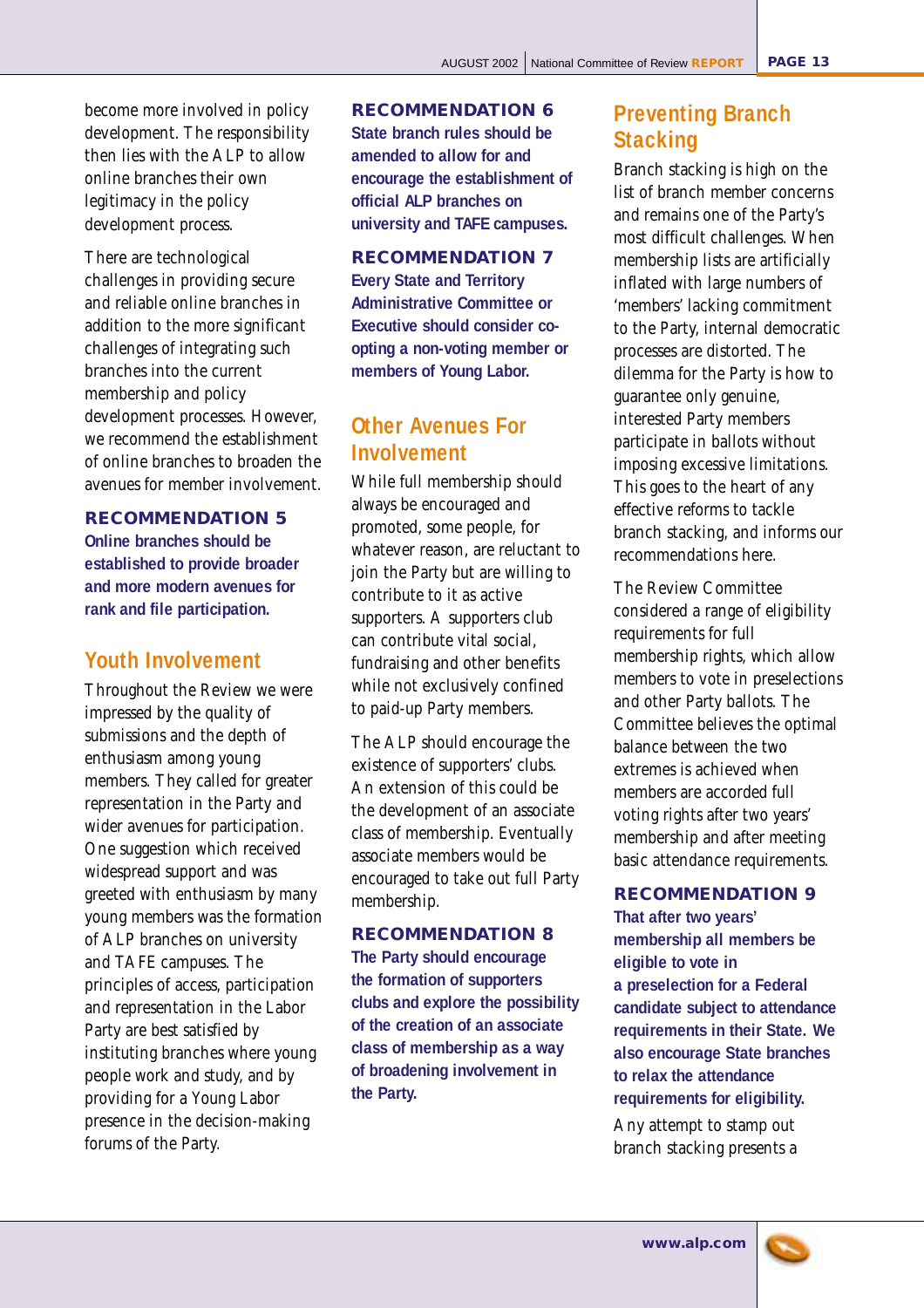significant dilemma for the Party. The challenge is to provide frameworks which encourage participation without making it easy for branch stackers to profit from malleable rules. We have made our recommendations with the aim of expanding avenues for participation in the ALP, but we must also eliminate opportunities for branch stacking and other antidemocratic practices.

The next step in the Party's bid to tackle branch stacking is to ensure any member who wants to participate in a preselection ballot is enrolled with the Australian Electoral Commission to vote in that area. This would ensure that those who help select the Party's candidates are also eligible to vote in the general election and would protect the integrity of our plebiscite lists. It also means that non-citizens can still be involved in Party activities. Some consideration also needs to be given to the most effective way of ensuring members under 18 are not disenfranchised by a rule change of this nature. Given members should be eligible to vote in preselections only after two years' continuous membership, and because voters may provisionally enrol before their 18th birthday, this might prove a minor issue. Nonetheless, the small time window that can exist between satisfying other preselection eligibility requirements and the age of 18, leads us to recommend that special consideration be given to those in this situation.

### **RECOMMENDATION 10**

**To ensure the integrity of preselection ballots, no member shall receive a vote in any preselection unless that member is correctly enrolled with the Australian Electoral Commission to vote in a Federal election. The member's address for the purposes of preselection shall be their enrolled address.**

An additional concern is the large proportion of our membership whose fees are paid at the concessional rate. Our fee structure is set up so that the unemployed, students, low wage earners and retirees are not disadvantaged by high membership dues. However, this system can be abused by branch stackers who pay large numbers of memberships for factional or personal advantage.

Unfortunately, this means the Party must consider toughening the process of qualifying for the concessional rate. The most appropriate, practical way of doing this is to require potential concessional rate members to sign a declaration. This measure would be included in a range of reforms to the joining and renewal processes directed towards combating branch stacking.

We also heard evidence of branch stackers recruiting members or renewing other people's membership, sometimes without their knowledge or consent.

The 2000 National Conference adopted National Rule 16, which outlawed such behaviour

and required individuals to sign their application for membership.

State branches have taken action to prevent the renewal of membership en masse. For example, the NSW Administrative Committee has adopted a set of guidelines that require individual receipting of membership renewal, signed individual renewals or the completion of a declaration certifying the authenticity of renewals, and limits on renewal by phone or mail.

The measures recommended below will strengthen these initiatives and ensure that membership recruitment and renewal is genuine.

**RECOMMENDATION 11**

**In order to further strengthen efforts to control branch stacking the following measures be adopted:**

- **The practice of 'bulk renewals' (where members are renewed en masse by another person) not be permitted under the rules;**
- **A standard renewal form be developed which requires an individual's signature authorising renewal, and containing a declaration from members who seek the concessional rate;**
- **A** number of members can **petition a State Executive or Administrative Committee to investigate stacking in a Federal seat;**
- **The National Executive should continue to take an active role**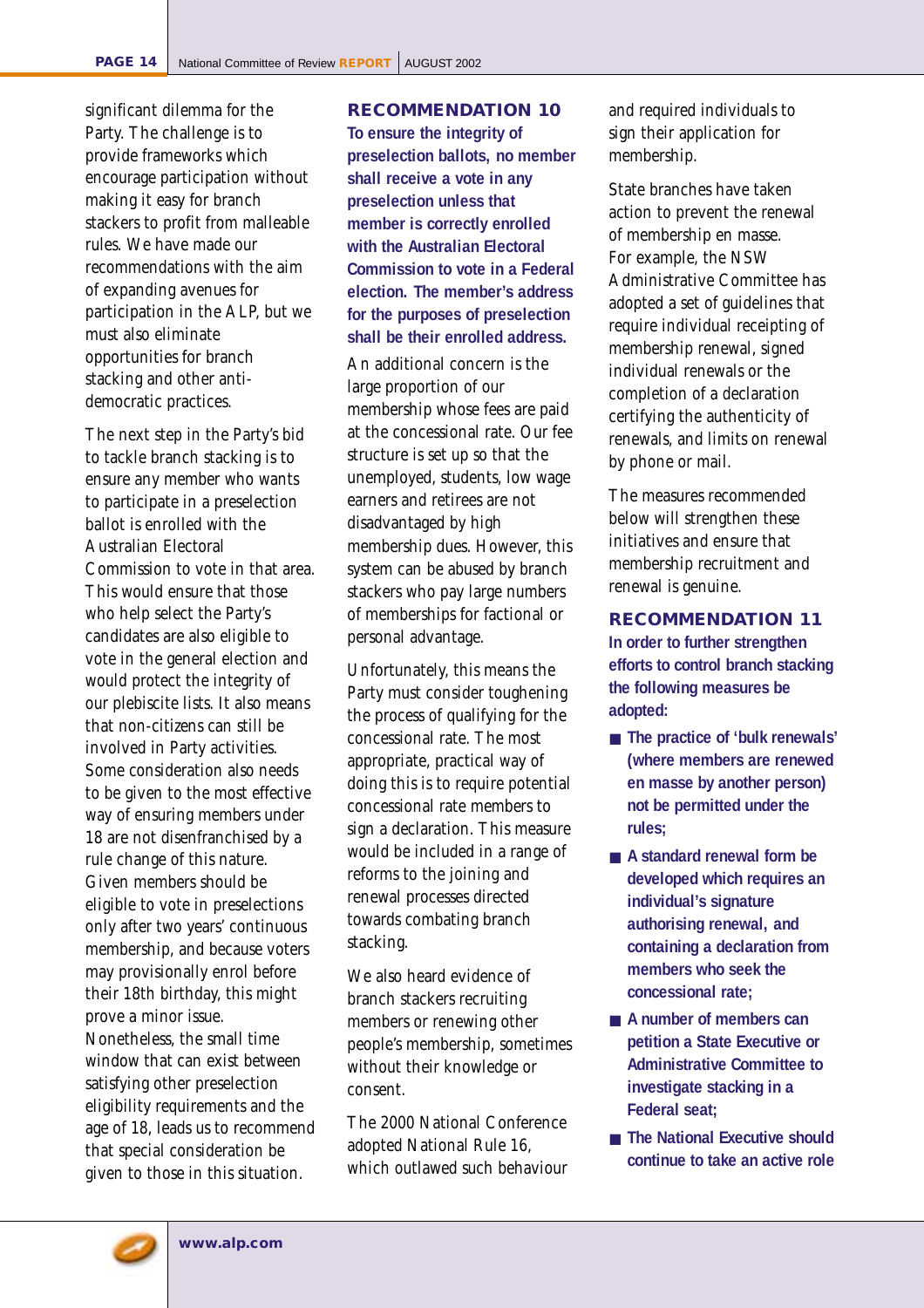**in monitoring branch stacking and other forms of membership manipulation; and**

■ **Consideration be given to strengthening State rules that limit the number of people who can join a local branch at any one time.**

**State branches should be asked to implement these measures and report back to the National Executive by 1 July 2003.**

### **Union Membership**

Given the importance of the union movement to the Party, the ALP should make every effort to ensure people recruited to the Party are members of their appropriate union. Part of this effort might involve a discounted Party membership rate for unionists *(see Recommendation 20, below)*. Another consideration is the most appropriate method of encouraging ALP members who are employers to hire union labour.

### **RECOMMENDATION 12**

**Party members are encouraged to be members of a union or to employ union labour. Rules relating to members who are employers should be framed to comply with the law.**

### **National Appeals Tribunal**

As a Party centred on democratic principles the ALP will inevitably experience disputes about internal

processes. It is essential, though, to ensure we have mechanisms in place that resolve disputes justly and effectively.

The recent decision in the South Australian Supreme Court in *Clarke v the ALP* demonstrates that the Courts are now willing to intervene in the internal affairs of political parties.

It is inevitable that the Courts will do so if Party internal tribunals deny members due process or natural justice in arriving at their decisions. Moreover, it is clear that the Courts will be prepared to go behind the record to investigate the regularity of internal tribunal proceedings.

The 2000 National Conference adopted important rule amendments which require all State and Territory branches of the ALP, where necessary, to amend their rules to reflect National Rule 16(h) which states that:

*"All State and Territory branch rules must, where necessary, establish a tribunal to effectively resolve disputes concerning membership. All state dispute tribunals will operate according to due process and according to the national membership principles and rules".*

As part of the 2001 reform process in Queensland both the Queensland Administrative Committee and the National Executive supported the establishment of a three-person

advisory panel to deal with admissions of electoral fraud made by Party members at the Shepherdson Inquiry.

The Advisory Panel consisted of three eminent Australians with legal experience and a history of involvement in the labour movement. The Panel was chaired by the Hon. Len King (former Chief Justice of the Supreme Court of South Australia), the Hon. Joe Riordan (former Senior Deputy President of the Australian Industrial Relations Commission) and the Hon. Jeff Shaw (former Attorney General of NSW).

The Panel's role was clearly an advisory one. On all matters the final decision lay with the Queensland Administrative Committee.

As the panel proceeded it became apparent that the collective legal and Party experience of its members provided a valuable way of applying natural justice and procedural fairness to disciplinary proceedings during a very difficult time for the Queensland Branch.

It is our view that it is time for the Party to establish a National Appeals Tribunal. This Tribunal would be comprised of highlyregarded members with no operational or continuing parliamentary role. Members of the Tribunal would be appointed by the National Executive. Current Members of Parliament, members of State Executives and Administrative Committees, and

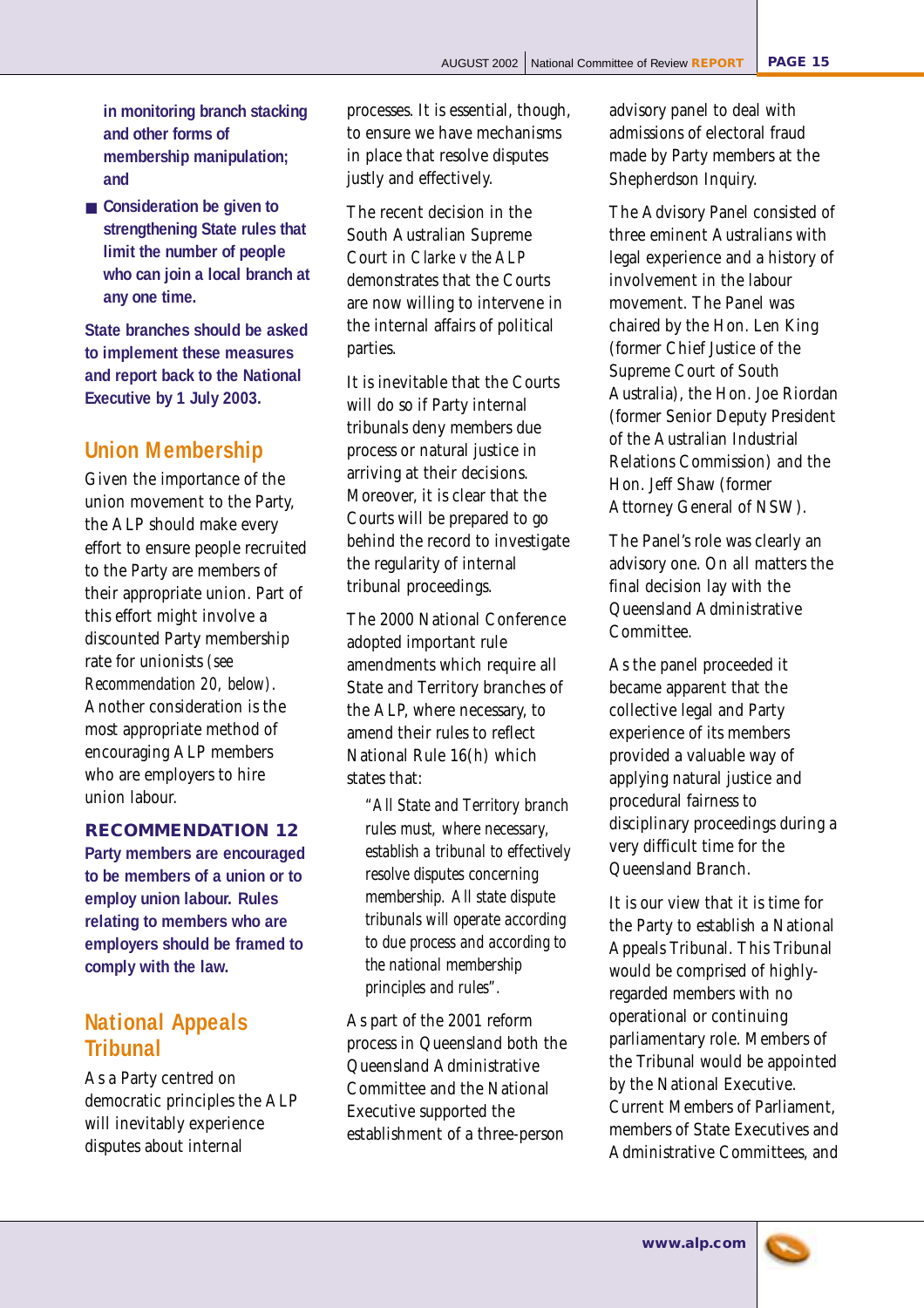Party officials would be excluded from such a Tribunal.

### **RECOMMENDATION 13**

**That a National Appeals Tribunal be established to ensure the Party provides proper appeal mechanisms for its members. In developing such a body the following requirements must be satisfied:**

**1. That members of the Tribunal are not involved in the day to day affairs of the Party, are not appointed to the body to represent factional interests and are held in high regard by Party members;**

- **2. That the body has an advisory role, with final decisions to be made by the National Executive;**
- **3. That all avenues of appeal have been exhausted at the State level;**
- **4. That guidelines for the scope of appeals and the granting of leave to hear appeals be developed;**
- **5. That processes for appellants ensure procedural fairness and the efficient running of the Tribunal; and**
- **6. That approaches taken by the Tribunal are consistent with**

**legal definitions of natural justice and procedural fairness.**

**Members of the Tribunal shall be appointed by a two-thirds majority of the National Executive.**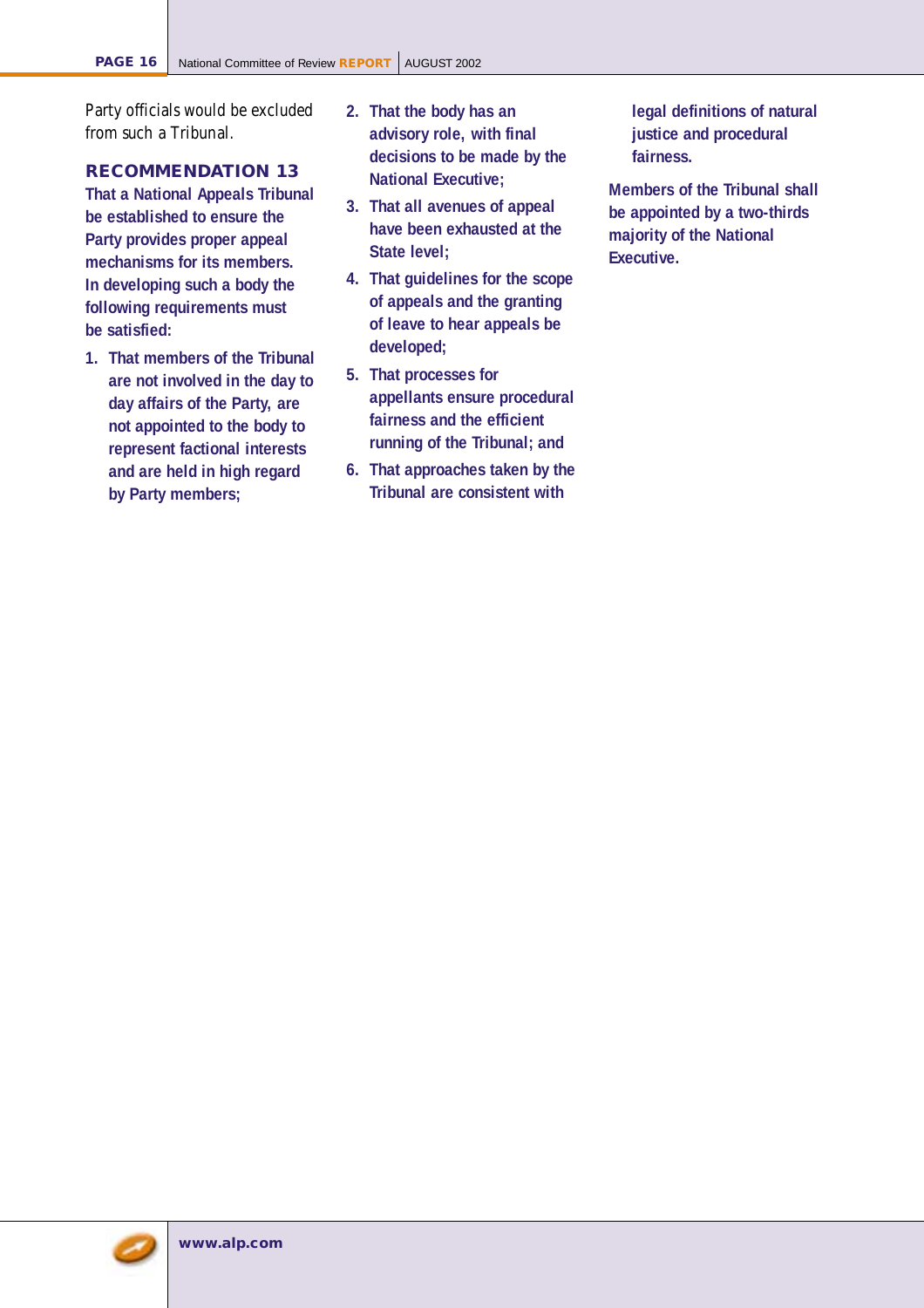# An Enduring **Partnership:** Labor and the Union Movement

In our introduction to this Report we reaffirmed the Party's partnership with the union movement. The link is foundational as a matter of history and fundamental to any assessment of the Party's future. We repeat what both of us have said at Party conferences: it is possible to have a party of social democracy without the unions; it is not possible to have a *Labor* Party without the unions. The way ahead is not to sever the union connection but to renew and reinvigorate the partnership.

The Labor Party and the Australian trade union movement have, for more than a century, represented the same core constituency comprising workers and their families. Both wings of the labour movement have fought for a better standard of living for this group. Though the Party also represents a broader constituency, the representation of working families is a fundamental task shared by both Labor and the unions.

As well as sharing constituencies, the ALP and the union movement have drawn upon a common set of principles. These are what the ALP Platform refers to as 'constant

values in a time of change'. The union movement makes an important contribution to the maintenance of these principles. As the ACTU has noted, 'they keep the ALP directly and structurally engaged with the concerns and aspirations of working families'. These concerns—a rewarding job, education for their children, and accessible health services provide the Party and the union movement with a shared purpose, and a set of goals for which we strive for the benefit of our shared constituency.

In this context, the focus of the partnership should continue to revolve around the following principles:

- A fair industrial relations system underpinned by collective bargaining rights for workers, a strong independent umpire, and organising rights for unions;
- Strong health and safety laws;
- A commitment to Australian jobs;
- A decent and effective system of award minimum wages and conditions;
- A commitment to equal pay;
- A commitment to improve the rights of casual workers;
- A commitment to making the workplace more family friendly including universal access to paid maternity leave;
- A plan for strong public services based on principles of equity and care; and
- A commitment to a strong role for government and industry policy and a commitment to decent, secure employment.

We heard from many rank and file unionists as well as their national representatives. Many expressed concern that some in the ALP had sought, at least by inference, to shift blame for the Federal election loss onto the union movement.

There was no evidence that the union movement was a liability for the ALP at the 2001 election. In fact, to the contrary, all the evidence pointed to the Howard Government's reactionary and anachronistic industrial agenda as a source of increased support for the role of unions.

Consideration of the 60/40 rule for State Conferences was only one aspect of our examination of ways to renew and strengthen the partnership. We believe that

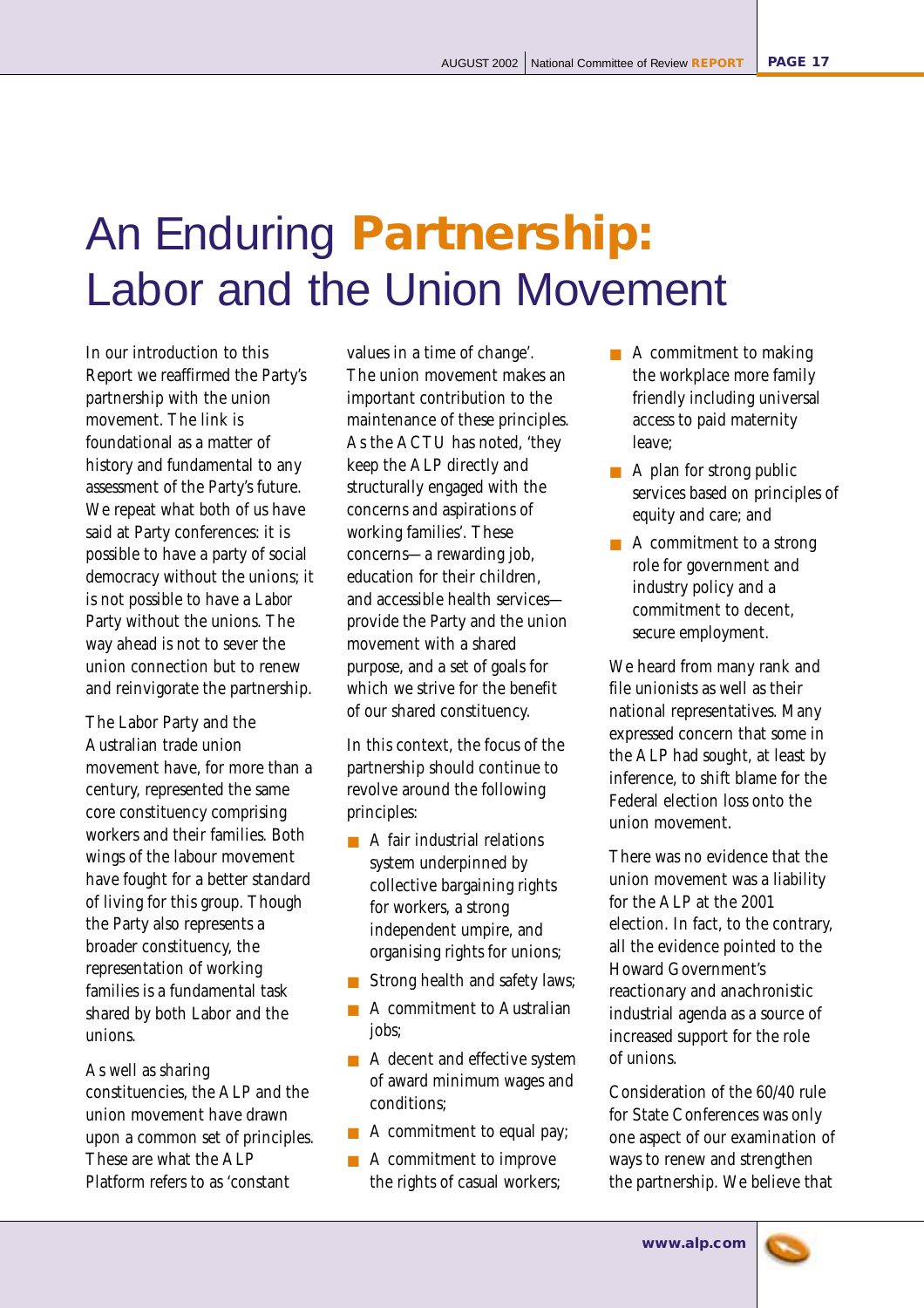the Party-union relationship is most effective when there are open channels for consultation between the political and industrial wings of the labour movement.

The Australian Labor Advisory Council is one obvious avenue for dialogue. However, the value to be drawn from ALAC has not been maximised over the past decade. The Committee feels it should be revitalised as part of concerted attempts to improve the exchange of views. The importance and mutual benefit from such a continuing exchange, especially when Labor is in government, cannot be overestimated.

Mechanisms should also be examined that would allow a round table meeting of State Labor leaders with their Federal counterparts and the ACTU in order to coordinate industrial reform and provide a uniform response to the conservatives' industrial agenda.

#### **RECOMMENDATION 14**

**The Australian Labor Advisory Council (ALAC) be revitalised as the key consultative mechanism in the open and constructive relationship needed between the union movement and the Party. Issues such as the adequate resourcing of regular meetings need to be addressed to guarantee the potency of such a body. ALAC should meet at least twice a year, and its role written into the National Rules. ALAC should also be informed of, and participate in, the activities of the new National Policy Committee.**

## **RECOMMENDATION 15**

**State and Territory Labor advisory councils should also be established where they currently do not exist.** 

Parallel with a reviewed ALAC, consultation and dialogue should be developed at the local level. Some union activists indicated they could see no point in joining the ALP and becoming involved in local branch activities as presently conducted. While that is disappointing, the Party should be making the effort to connect with them. Labor MPs should respond directly to local unionists' priorities and support the role of local union activists. This would reflect the modernisation agenda that many unions are carrying out within their own organisations, where the local activist becomes the focal point of union organisation.

New arrangements could take the form of a regular monthly or quarterly session open to all union activists in the MP's electorate, as well as other meetings with activists that are specific to a particular union or sector or geographic part of the electorate. The details could be worked out locally, but the Party nationally should require each MP to enter into a formal ongoing consultative process with union activists working in their electorate. Senators should also be involved in this process given their pivotal role in dealing with the minor parties over industrial legislation.

### **RECOMMENDATION 16**

**Labor MPs be required to establish dialogue with local union activists in their electorates, including frequent meetings with those union activists who work in their area. Senators should be required to attend at least one such forum a year.**

These recommendations should be combined with a reassessment of the ALP's relationship with the union movement in its decision-making structures. An effective partnership between affiliated unions and Party members should be a guiding principle.

An analysis of the number of union members affiliated to the Party demonstrates a decline over the past decade. In part, this is because most affiliated unions represent industries that have experienced sharp declines in workforce numbers. It is an ongoing problem for the ALP that many white collar and service sector unions—those representing areas of growth remain unaffiliated. This is despite strong relationships at an informal level with such unions. A broader range of affiliated unions should be encouraged.

The institution of workplace branches, recommended earlier in this Report, will facilitate part of this broadening of the range of unionists involved in the activities of the Party. We envisage a situation where workers in a firm or an industry meet as a branch and, through that forum, provide valuable input into the policy

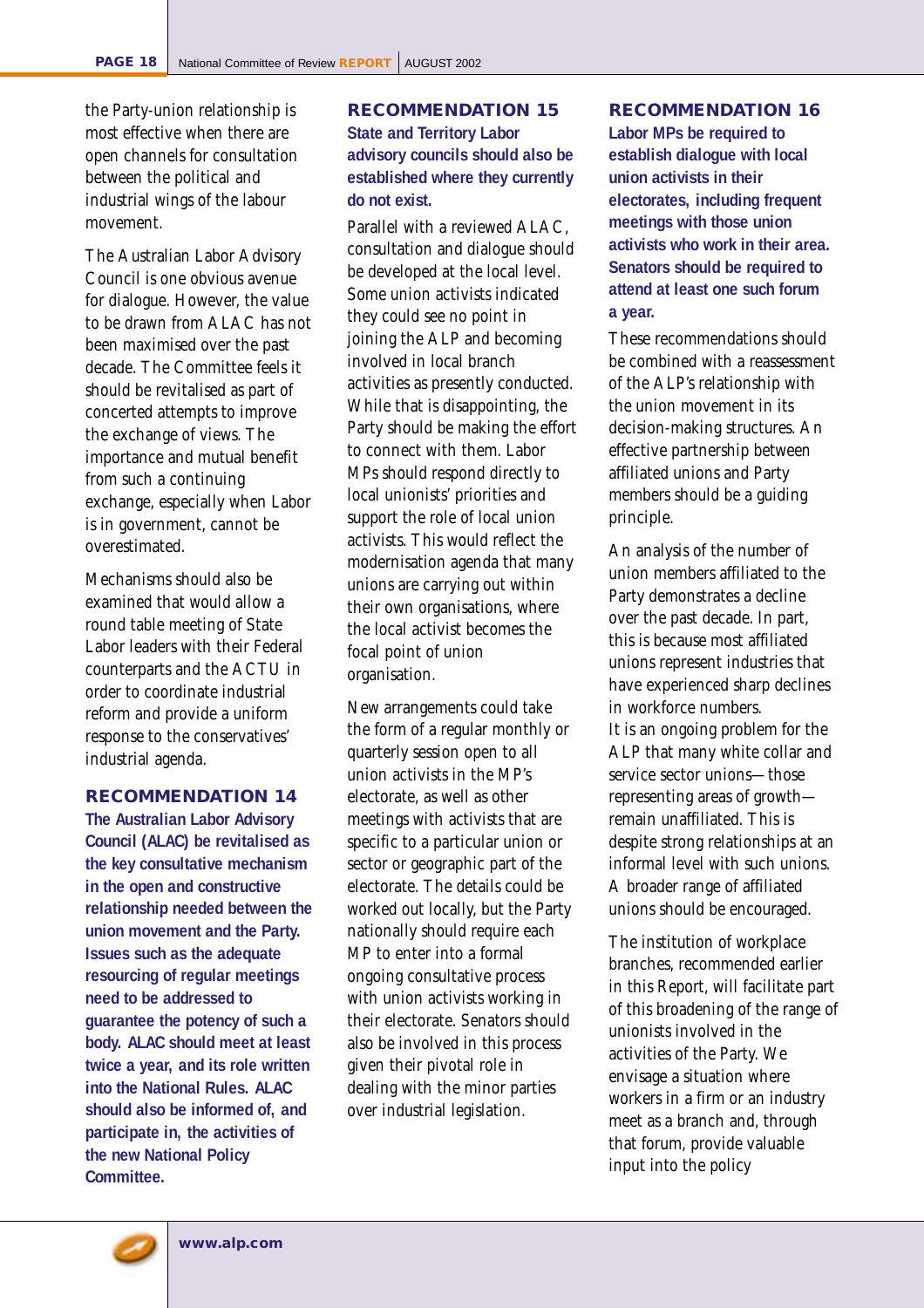development and other processes of the ALP. This would ensure the representation of a broader range of industries and include workers from unions who do not, for whatever reason, formally affiliate to the Party.

Many submissions from unions claim that a case has not been mounted for changing the 60/40 rule (where it currently applies in New South Wales, Queensland, Victoria and Western Australia). We believe the case for change is clear. It can be summarised as follows:

- 1. The 50/50 rule already exists in South Australia, Tasmania, and the two Territories and it has not diminished the important role of the union movement;
- 2. A ratio of 50/50 better reflects an effective partnership between the union movement and the  $AI.P.$  and
- 3. 50/50 will give rank and file Party members a greater opportunity to contribute to State Conferences.

The National Committee of Review therefore recommends affiliated unions comprise no more than 50 percent of State **Conferences** 

### **RECOMMENDATION 17**

**That, in order to reflect the equal partnership between the Party organisation and the union movement, a national standard of 50 percent be applied to union delegates represented at State Conferences.**

The actual composition of union delegations is another avenue for reform. The Review was told that some union delegates on the floor of many State Conferences had no real connection with the union. To ensure delegates are representative of their union, they should be financial members of that union. The selection process for delegations should, nonetheless, remain the prerogative of affiliated trade unions.

### **RECOMMENDATION 18**

**Union delegations to State Conferences should only comprise members of that particular union.**

The total membership of affiliated unions determines the size of their delegations to Party conferences. The Committee believes the most appropriate way to ascertain union membership for Party purposes is through a snapshot audit system. The National Executive has recently developed this regime along the lines of the Australian Electoral Commission's model, and it has been adopted by the Queensland branch. This system should be introduced nationally to ensure affiliated unions are appropriately represented at Party forums.

### **RECOMMENDATION 19**

**Union affiliation to the Party should be determined by a 'snapshot' audit of members at periodic intervals, in line with the Queensland Branch affiliation regime that was developed by the National**

**Executive earlier this year. This model would reflect the method adopted by the Australian Electoral Commission when determining union membership.**

The next step would be to encourage unionists to become full and active members of the ALP. The Review recognises the concerns raised over the cost of concurrent union and Party membership. To make the Party more attractive to individual unionists we should provide discounted ALP membership for members of affiliated unions.

### **RECOMMENDATION 20**

**To further encourage union members to join, the Party should implement significant discounts for affiliated union members. Consideration should also be given to an even lower 'first year members fee' for unionists.** 

While the dialogue between Labor and the trade union movement is vital, it is only one of the relationships the Party must maintain. Other groups that must be heard include business, social and welfare organisations. The best way to ensure valuable, ongoing dialogue is to write consultation mechanisms into the Party's rules.

### **RECOMMENDATION 21**

**We recommend the Federal ALP consult regularly with representatives of the large and small business sectors, social welfare, and community groups.**

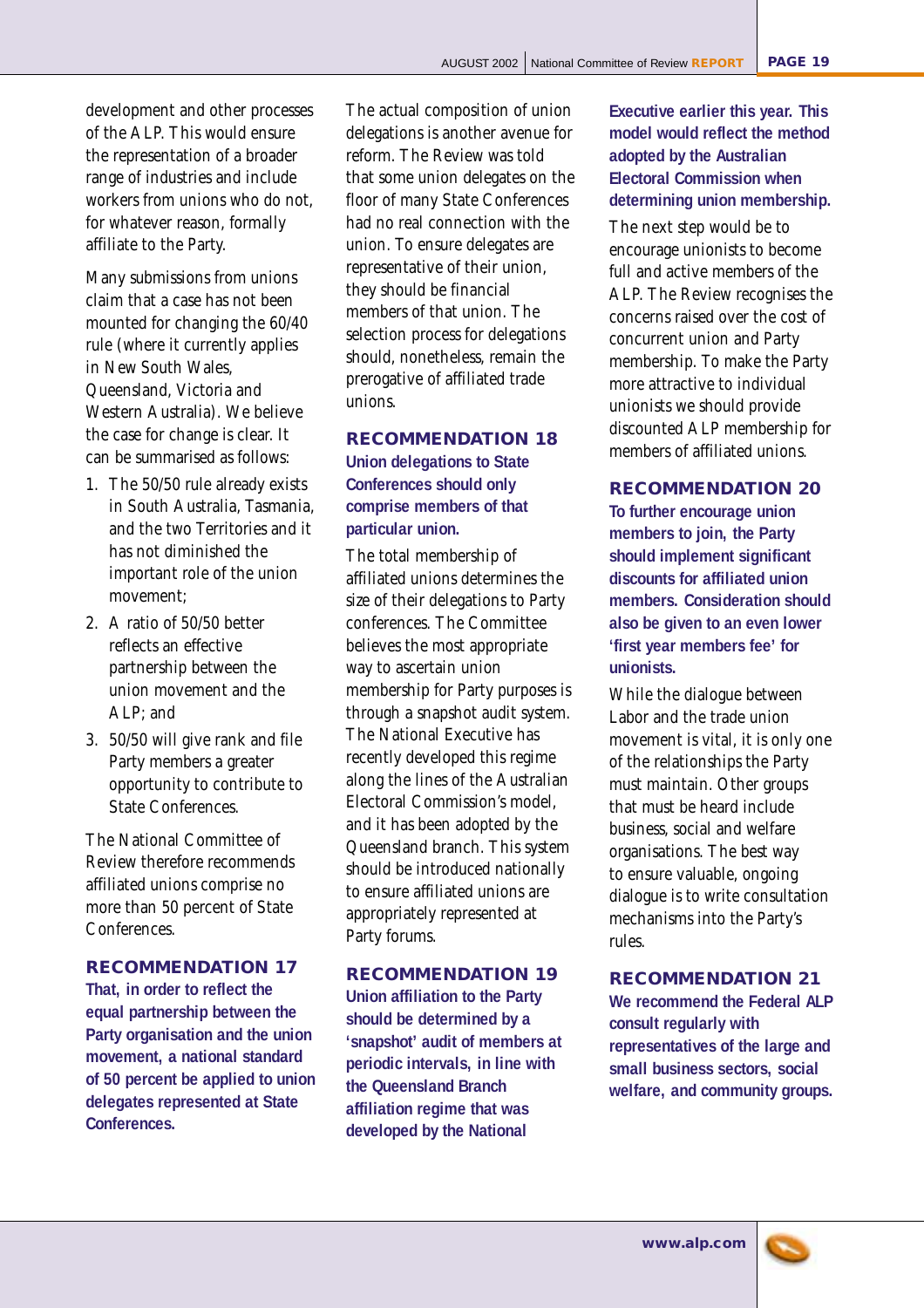# Restating and **Implementing** Our Values

We believe the ALP must develop a clear and concise statement of its beliefs and principles. We need to reconsider the sentiments expressed throughout our Platform and the way these are presented to the electorate and implemented as policy. What is required is a distilled, recognisable statement that is unmistakably Labor, and clearly expresses our mission.

In the introduction to this Report we have outlined a set of principles which, we suggest, comprise the core objectives of the modern Australian Labor Party. These should be a starting point for the serious thinking that must now take place.

### **RECOMMENDATION 22**

**The Party should develop a statement that conveys modern Labor's objectives and aspirations in a form that can be concisely and clearly communicated to our members and the Australian community. This would be complemented by a better policy development process and an enlarged, more democratic National Conference.** 

### **Policy Development**

A policy review process is currently being conducted by the Deputy Leader, Jenny Macklin. It follows the 2001 Federal election loss and will revise all Party policy with the exception of Labor's opposition to the full privatisation of Telstra.

Already Shadow Ministers have begun a program of extensive consultation at many levels, including Party forums and meetings, and discussions with interested groups and academics around the country. Written submissions will be accepted until 1 December this year.

The policy review aims to develop a creative and engaging policy framework that delivers a strong economy for a fair society. It will also encourage debate and discussion about future policy direction, and counter the general view within the membership that the avenues for grass roots input into policy development have become narrow and strewn with obstacles.

In this review process, the mechanisms of policy discussion and contribution, including National Conference, Policy Committees, stated Platform objectives, and the operation of the Party's think tank, the Chifley Research Centre, are being examined.

In the past decade the National Policy Committees have become less relevant in formulating the ALP Platform. Consequently, the Federal parliamentary wing of the Party has assumed a far more prominent role in policy development, either through resolutions passed by Caucus or as a result of policy drafts submitted by Shadow Ministers.

Another problem has been the increasing inability of factions to place people on the National Policy Committees who have policy expertise. Overall, this has excluded the wider Party from much of the work that goes into drafting the Platform.

In addition, the National Policy Committees have usually been formed around 12 months before the National Conference. This means there can be a two-year hiatus on Policy Committee activity.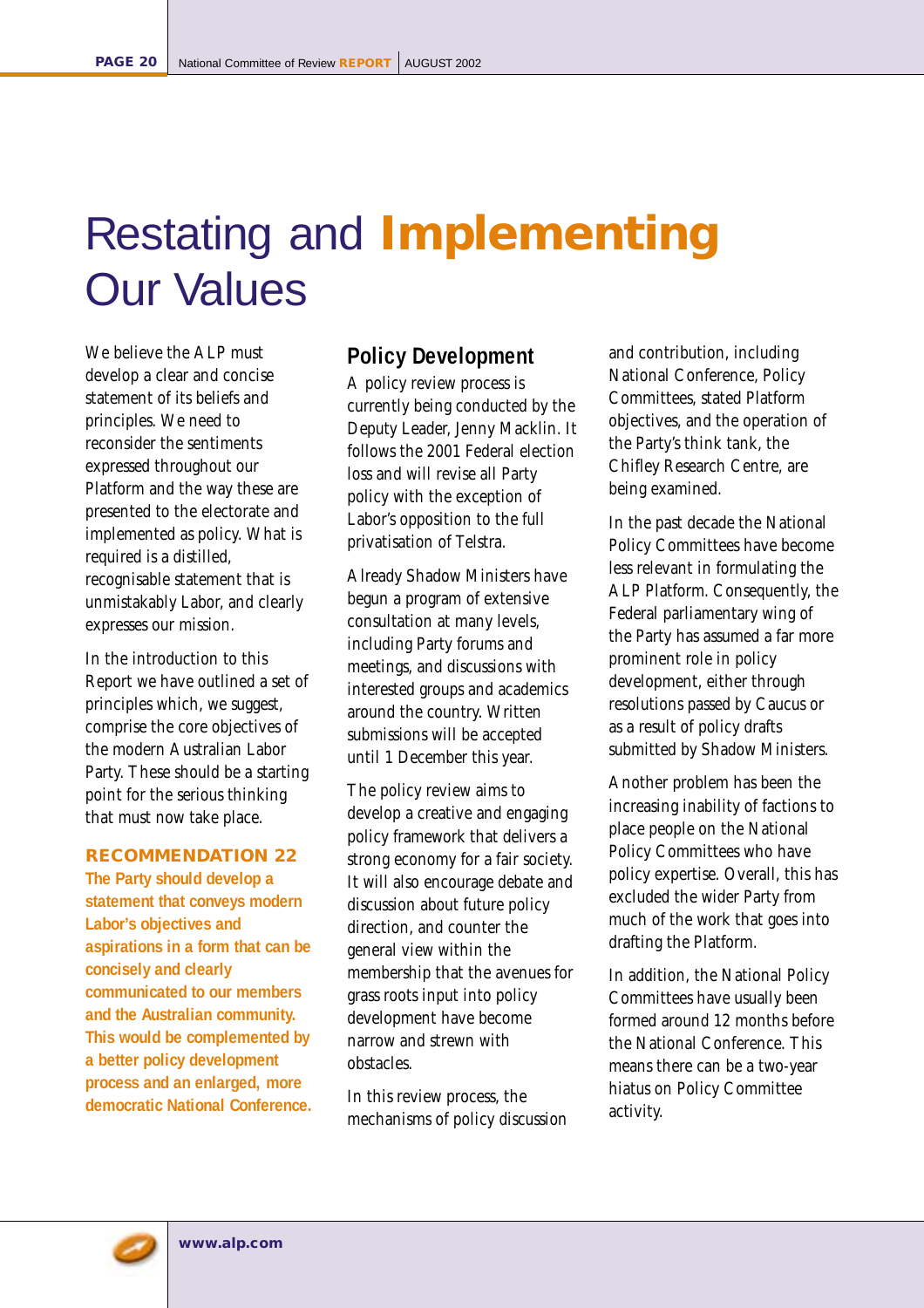Finally, the five National Policy Committees have been inadequately resourced and coordinated and have therefore failed in their vital task of consulting with the Party membership.

In order to improve access and input into policy development the Review recommends the establishment of one wellresourced National Policy Committee to be responsible for overseeing continuous development of policy options for inclusion in the Platform.

### **RECOMMENDATION 23**

**That one permanent National Policy Committee be established to oversee the coordination of Platform development in the lead up to the National Conference. This Committee shall replace the existing system of non-permanent National Policy Committees. This new body shall:**

- **Be responsible for conducting 'rolling reviews' of the ALP Platform with the purpose of preparing a draft Platform for the National Conference;**
- **Include Party members with considerable experience in policy development;**
- Work closely with the **convenors of the State Policy Committees;**
- In conjunction with State **Policy Committees, conduct regular forums in which rank and file participation is encouraged;**
- **Review and consider all motions passed by State Policy Committees;**
- **Be resourced by the National Secretariat;**
- **Consist of a Chair, Deputy Chair and seven other members appointed by the National Executive;**
- Have the power to co-opt non**voting members to the Committee with particular expertise when examining specific policy areas; and**
- **Play an active role in policy debates and forums at an expanded National Conference.**

Another related proposal is to give State Policy Committees a role in national policy formulation. This would mean policy consideration would take place closer to where people live, encouraging greater participation across the country, and providing another avenue for members to contribute to Federal Labor policy. Greater encouragement for non-elected Party members to contribute specialised knowledge is also important.

### **RECOMMENDATION 24**

**All Party members should be eligible to attend State Policy Committee meetings to contribute specialised knowledge and expertise on Federal policy issues. Final decisions on policy documents should continue to be taken by elected Committee members. Committees should, where feasible, conduct forums and consultations in provincial centres.**

Apart from Party conferences and Policy Committees the other avenue for policy input is the branch system. Much disillusionment with the opportunities for policy development from the rank and file, uncovered during the Review process, was centred on branch level activity. Primary among these concerns was the lack of communication between branches, Party officials and parliamentary representatives. This is most clearly reflected in the failure of State branches and MPs to reply to policy-related correspondence from the branches.

This situation must change. Branch correspondence must be dealt with promptly and competently. In some cases this would involve detailed responses outlining Party policy or directing the branch to another source. In other cases, members suggested, a simple acknowledgement that their correspondence had been read and dealt with was sufficient. As for specific policy motions passed at branch meetings, these should be circulated to relevant Shadow Ministers and Policy Committees.

### **RECOMMENDATION 25**

**Branch correspondence to parliamentary representatives and State branches should be responded to promptly so that branch members know their contribution has been considered.**

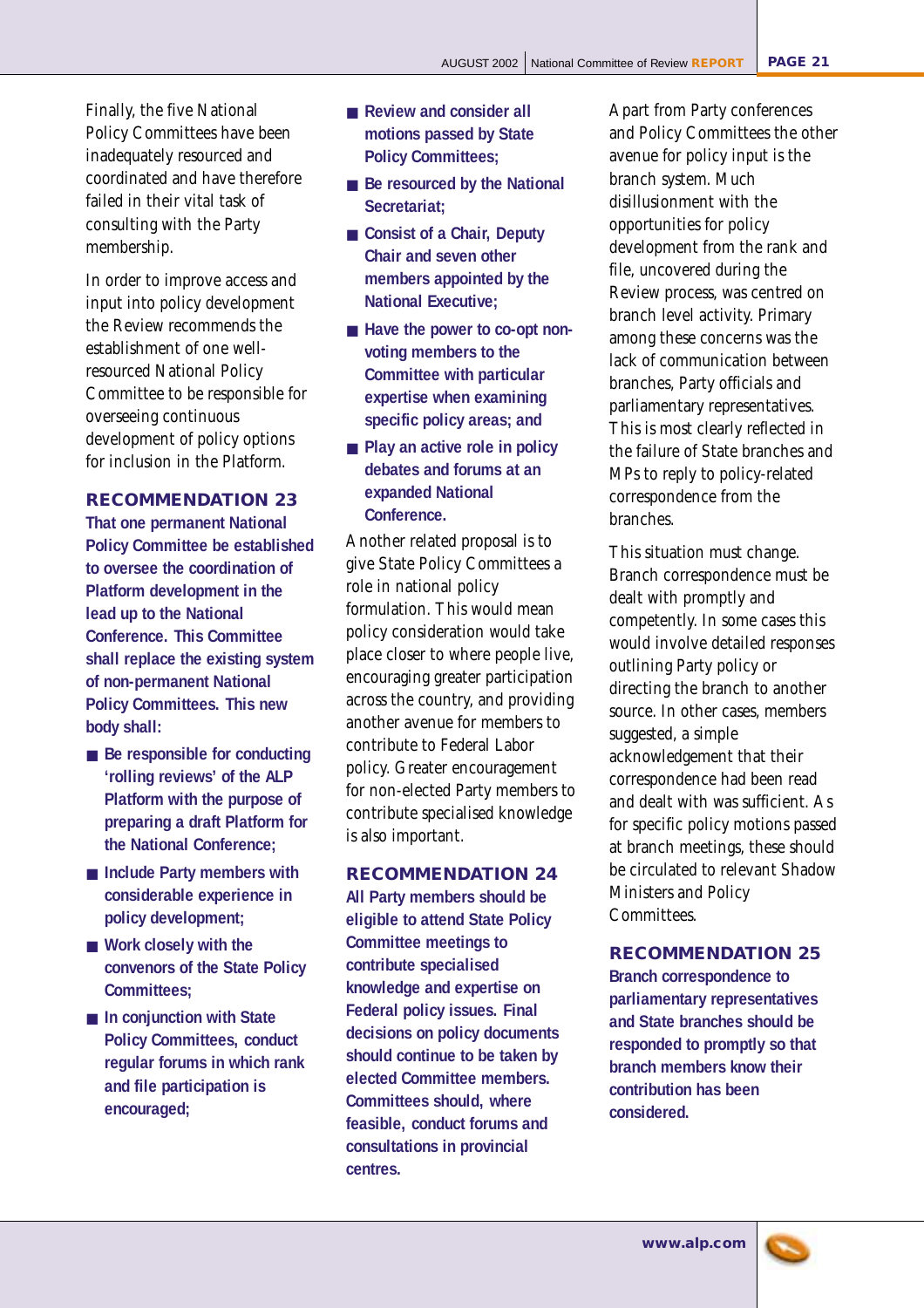### **RECOMMENDATION 26**

**Motions passed by Party units should be circulated to the relevant Shadow Ministers and State and National Policy Committees for consideration and response.**

To improve the ALP's policy research and development the Party needs to revitalise its relationships with universities, research bodies and think tanks. Some submissions suggested current arrangements fail to take full advantage of the capacity and expertise of these institutions. This does not compare favourably with the

involvement of academics and policy experts in the policy formulation undertaken prior to the election of the Whitlam and Hawke Governments. Nor does it measure up to the experience of left of centre political parties in comparable democracies such as the United States and Britain. In this context, an important step forward would be the maximisation of the Party's relationship with the Chifley Research Centre (established April 2000). We note that the Board of the Centre has just been expanded to include a more diverse range of Directors.

### **RECOMMENDATION 27**

**The Chifley Research Centre should continue to be developed as an active and dynamic body which commissions and undertakes policy research and development in conjunction with Shadow Ministers, policy experts and progressive think tanks from around the world. Chifley should also coordinate its activities with other think tanks. This could begin with an annual forum of progressive research centres.**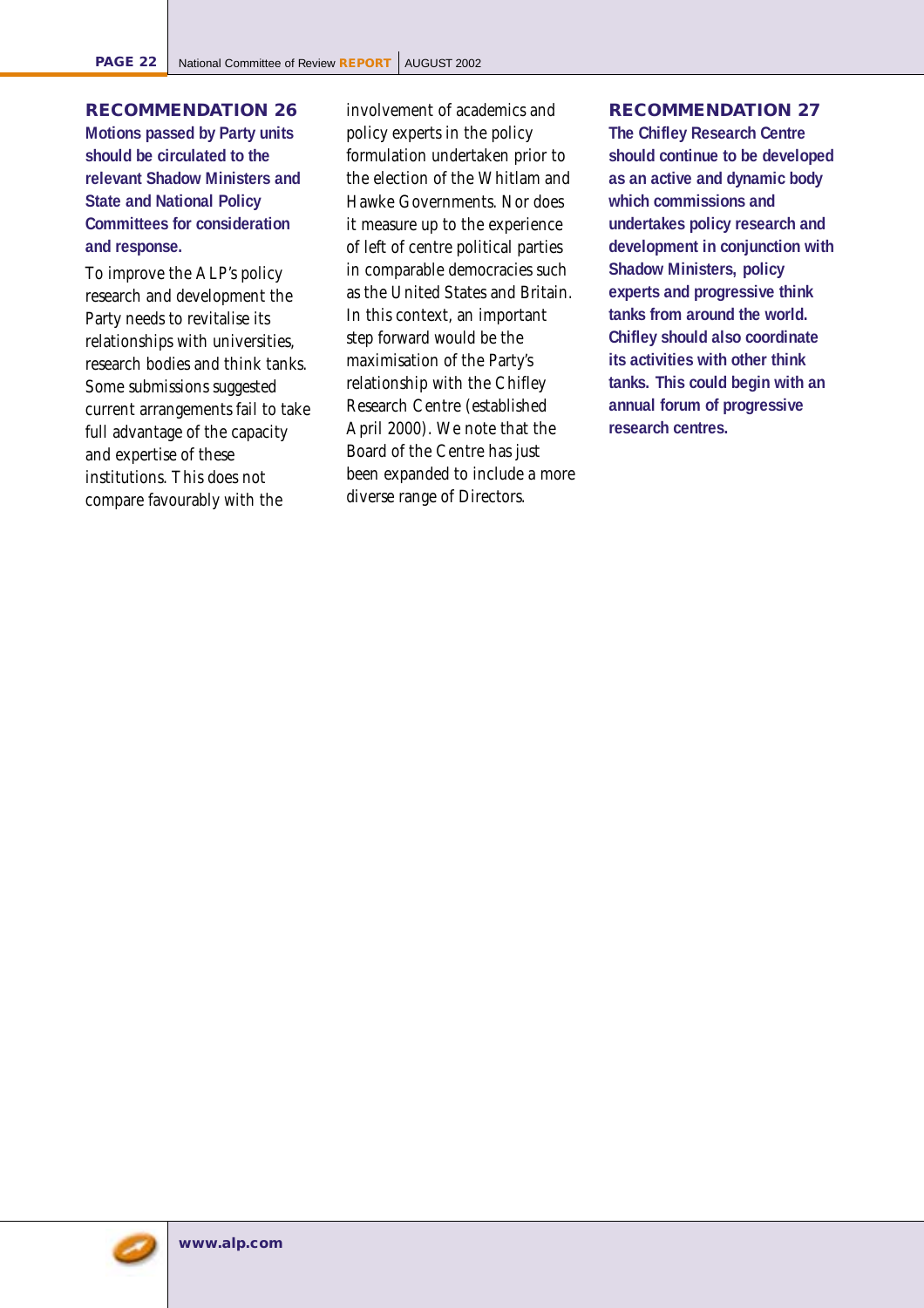## Getting the **Best** Candidates

Effective Party preselections for public office are vital for the continued health of the ALP and the quality of our parliamentary representatives. Many submissions received by the Committee outlined perceived failings of current procedures to promote the selection of the 'best' candidates. The submissions reflected the frustration of the rank and file who believe they are increasingly left out of the preselection process. This, they claim, has a detrimental effect on the suitability of candidates for their local electorates. While candidate quality is a very subjective issue, some steps can be taken to ensure Labor candidates are representative of the communities they are drawn from and have the ability to make a positive contribution in our State and Federal parliaments.

Central to the concerns of the Party's members is the perception that the factions dominate preselections, effectively 'locking up' the process by excluding non-aligned members. This drastically reduces local input and creates a situation where candidates are rewarded for their service to a faction rather than

for their community links, perceived ability to win the seat, or their potential to make a positive contribution to the parliamentary Party. A significant proportion of submissions highlighted the problems with inter-factional deal making, where a small group of factional leaders decide which grouping within the Party will stand candidates in each seat, effectively ignoring rank and file members and local and electoral considerations.

The issue of preselection revolves around two key dichotomies: local versus central influence; and high profile versus locally connected candidates. The preselection process must provide a framework to balance these considerations. The rules of the State and Territory branches differ in relation to local and central factors, ranging from full rank and file preselection (New South Wales and the Australian Capital Territory branches), to mixed models incorporating input from central electoral colleges and local branch members.

The Committee notes the differing situations and traditions of the State branches and is of the view that it is up to each

State branch to determine its preselection system. No system has done appreciably better or worse than others in this task. On this analysis, it would be difficult to argue for the adoption of one process over another. In the end these matters, like many others in the affairs of the Party, are only likely to be satisfactorily resolved by the responsible exercise of influence by those involved at the State level. Consequently, it is not the intention of this Review to recommend any changes to the existing ratios of local versus central input in the various State branches. However, there are other significant opportunities for reform which relate to the type of candidates we preselect and how we ensure their optimal performance.

The next consideration is the preselection of high profile or 'star' candidates as opposed to those with a record of Party activism, local stranding and community connections. Some submissions argued for scope for the identification and recruitment of high profile candidates by the leader and the National Executive, while others suggested only local candidates with community and Party histories should be put up for

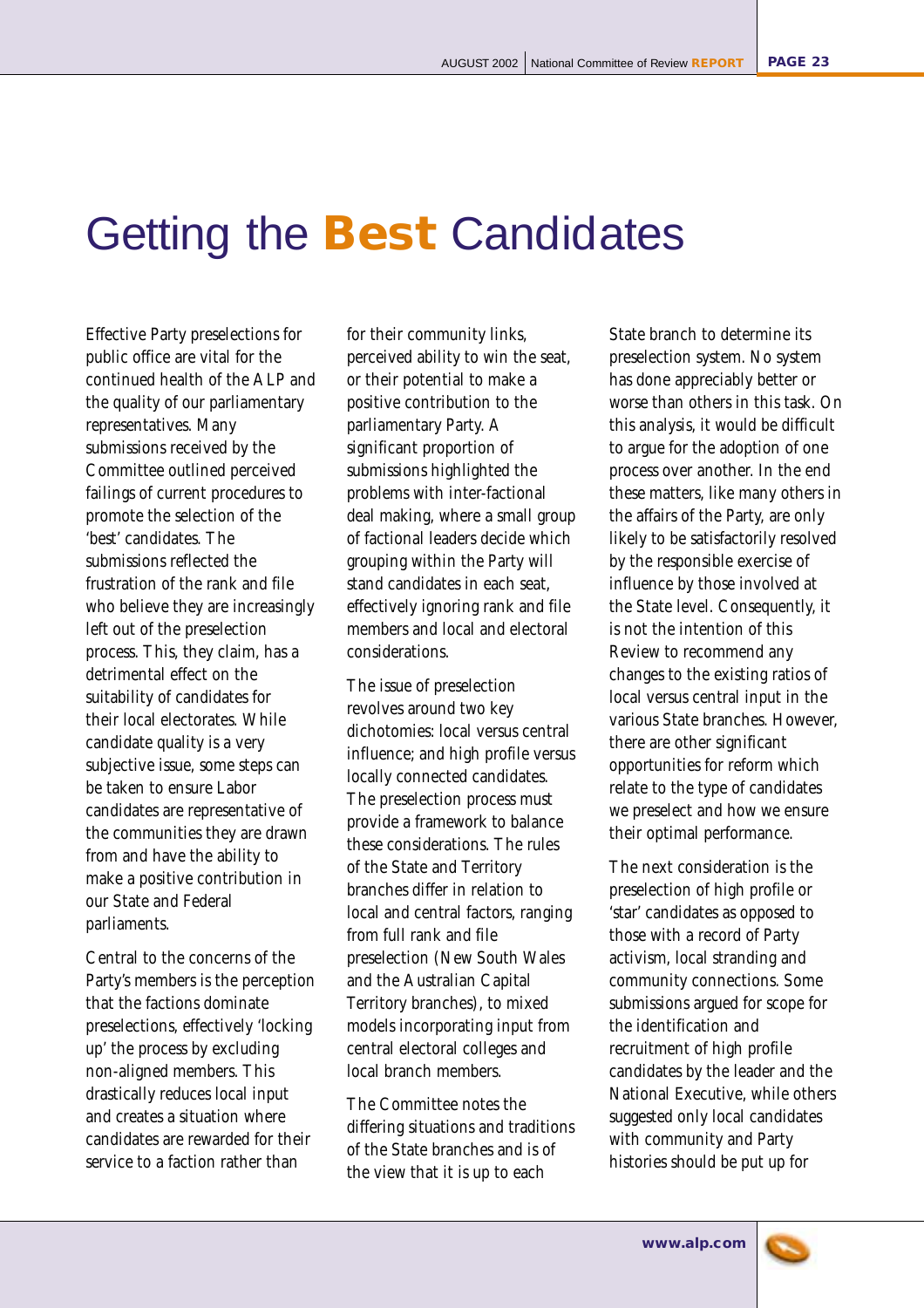preselection. This question is not easily resolved, though an effective balance can be struck between the two extremes. This would involve clearer guidelines for desirable preselection candidates, including consideration of local involvement and potential success, and the use of candidate forums and the circulation of CVs prior to ballots.

The parliamentary Leader and the National Campaign Director should be consulted prior to the preselection process. Combined with other measures such as performance reviews for MPs and consideration of the life experiences of preselection candidates *(see below)*, reform of the preselection system would encourage the selection of representative, talented parliamentary candidates.

Another concern relates to the perception that our candidates are being turned out by a political factory. Media commentary and some of our submissions point to a predominance of young political staffers among the ranks of candidates from all sides of politics. This phenomenon is overstated, with many of our Senators and MPs coming from more diverse backgrounds than is acknowledged. Nonetheless, the Party needs to present a diverse group of candidates to the electorate—a group that represents the broad range of opinions and experiences in our Party and in the nation as a whole. This issue requires further examination.

### **RECOMMENDATION 28**

**State and Territory Campaign Directors consult the Leader and the National Campaign Director before the selection of candidates in both target and safe Labor seats to discuss potential quality candidates. This process should begin at least 18 months prior to the next election. It is the responsibility and obligation of Party officers and other influential figures to exert their influence to ensure quality candidates in all seats. The Party must also actively identify and encourage candidates from a wide range of occupations and life experiences.**

The Review received high quality submissions from many women members and women's organisations such as Emily's List and the Labor Women's Network (LWN). We also received a copy of the motions carried at the recent National Labor Women's Conference. We thank all these organisations for their efforts and their input. We note that women have expressed views across the whole range of our terms of reference and these views have been taken into account within those sections.

Affirmative Action has a role in encouraging diversity and parliamentary representation that reflects the views of all Australians. It has been eight years since the 35 percent target was set by the 1994 National Conference. This target was achieved before the 2001 election. Currently, 31 percent of Labor members in the House of

Representatives are women. This means that to achieve the 35 percent target, seven women must be selected in the eleven seats needed to win government at the next election.

In addition we note that the deadline set by the 1994 Conference has now passed and the Party will need to consider the future of Affirmative Action measures.

The 1994 Conference also put in place national rules that implemented targets for positions within the Party organisation. We heard from many women that this measure is just as important as the presence of a target. We agree that women can also gain influence and valuable political skills through their participation in the Party organisation and support the continuation of these measures along with the mentoring role now played by women in the Party. Other changes, such as increasing rank and file participation in the Party, will also assist in recruiting more women.

Labor women's forums and other submissions to us have called for the target to be lifted to 50 percent, reflecting the number of women in the Australian community. This is an important aspiration. There were also strong cases put to increase the number of women in the Shadow Cabinet (currently 17 percent). In recognition of the debate carried out during this Review's consultation process, the

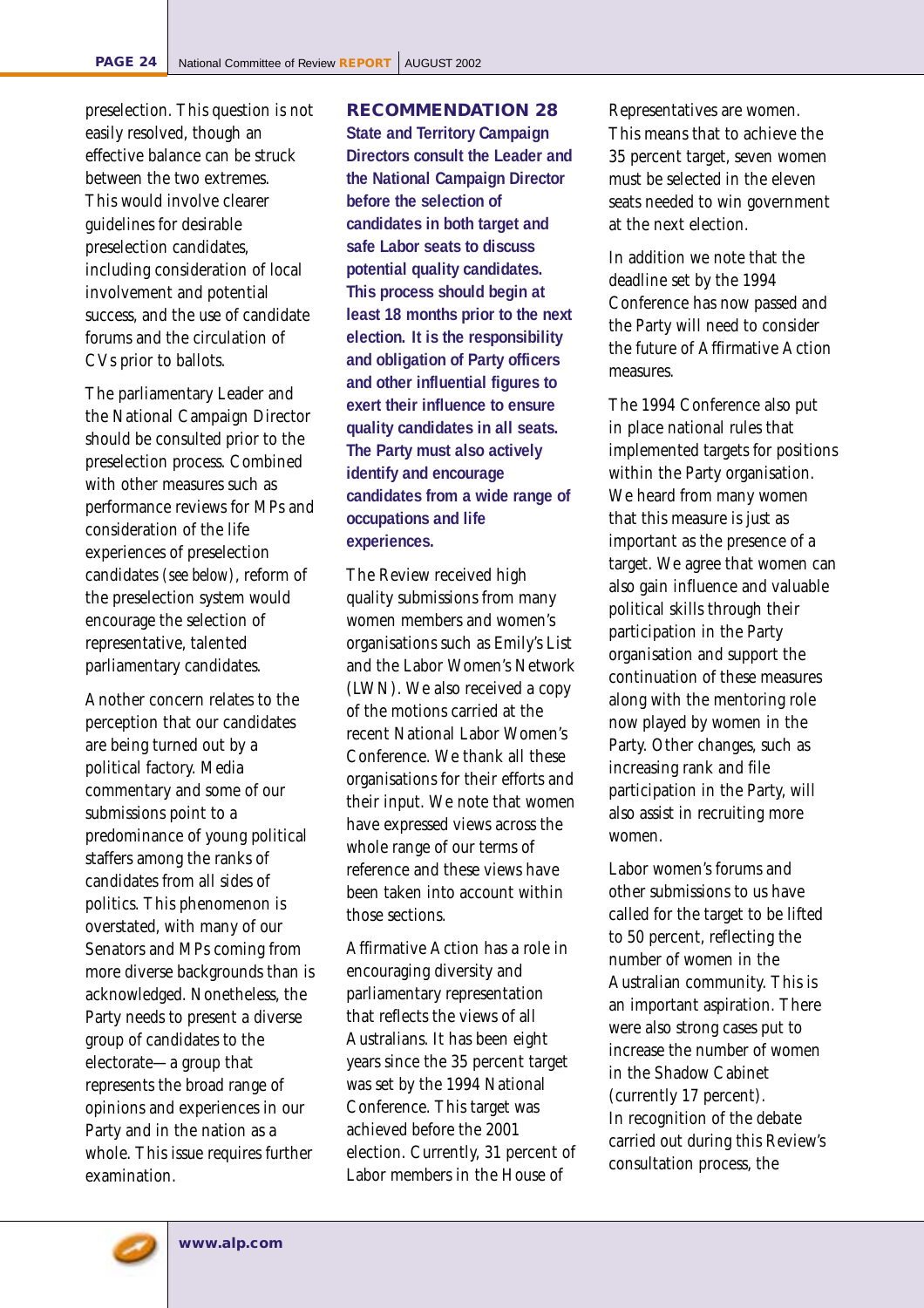Committee feels the progress on this front should be evaluated. We also note that it was the National Conference (1994) that implemented the 35 percent target and believe this is the appropriate body to enact a new rule.

Finally, given its recent successful initiatives and its role as a formal Party forum for women members, the Special National Rules Conference may wish to provide rule changes to clarify the role of the Labor Women's Network. We commend the work underway by the LWN on a national work experience program for women members and Emily's List for its mentoring program.

The Review notes the success of the national Affirmative Action rule 12(c) in achieving 132 Labor women in Australian parliaments, including more than 35 percent at the last Federal election. We also note the success of rule 12(a) in increasing the number of women in key roles in the Party organisation.

We understand that the National Labor Women's Conference, the Labor Women's Network and Emily's List are supportive of a long-term goal of equal representation in parliament of men and women and higher levels of representation of women in organisational roles within the Party.

### **RECOMMENDATION 29**

**Given the timetable in National Rule 12 has now passed, a new rule needs to be developed to ensure the level of women in parliament and the Party organisation increases. We recommend that a rule be developed for the October Special National Rules Conference that sets a target of no less than 35 percent, provides a new deadline and an enforcement mechanism, if necessary, by the National Executive. In order to assist this debate the National Secretariat should provide a nationwide snapshot of Affirmative Action outcomes to that Conference.**

#### **RECOMMENDATION 30**

**The National Rules be altered to require State branches to provide an annual Affirmative Action report to their Executives and to the National Executive on the implementation of Affirmative Action measures at both the organisational and parliamentary levels.** 

In addition to these measures the ALP should do more to promote participation in the Labor Women's Network as a way of supporting Affirmative Action targets. Assistance could take the form of

a branch-level contact person who would be responsible for local development of the LWN. Further, the role of the Network should be written clearly into the National Rules.

### **RECOMMENDATION 31**

**The Party ask branches to nominate either a women's officer or contact person to assist the development of equitable participation for women in the Party. The role of the Labor Women's Network should be made clear in the National Rules.**

Senatorial preselections are currently carried out by State conferences or by smaller electoral colleges. Many submissions suggested this process should be broadened to allow for greater input. We feel the most appropriate way to provide this is to link preselection for Senators to the introduction of larger, more inclusive State Conferences, and to charge these bodies with the task of selecting Senate candidates.

Members also expressed the view that Senators needed to base themselves in communities where there was no strong Labor presence. This can provide an important electoral and organisational benefit, and may assist with the program of 'duty Senators' overseeing non-held seats. The next logical step is to provide Senators with a set of guidelines for providing a Labor campaign presence in the seats we do not hold.

### **RECOMMENDATION 32**

**Senators should be elected by larger, more inclusive State Conferences. The Party should**

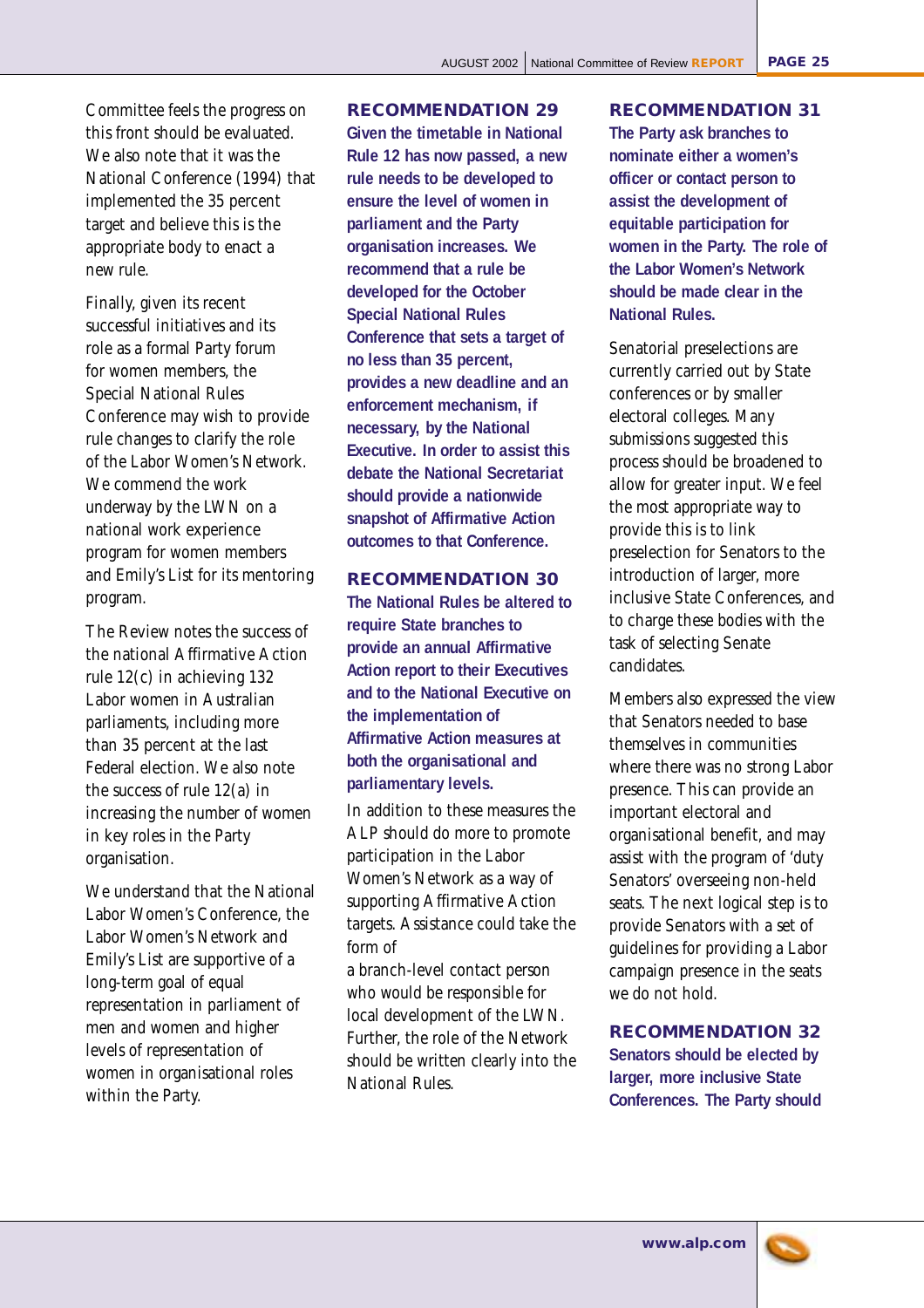**encourage more Senators to base themselves in non-held seats or regional areas. Further, guidelines for coordinating 'duty Senator' campaigns in their duty electorates should be developed.**

Once candidates have been selected it is imperative that they receive training to give them the best possible chance of winning their seats. The Committee notes the work that is currently carried out by the National Secretariat prior to campaigns and stresses that candidate training must be made a significant priority in the lead-up to the next election and beyond. We also recognise the New South Wales Review's preference for a National Training Committee to oversee candidate development. The New South Wales Premier, Bob Carr, also expressed this view.

### **RECOMMENDATION 33**

**The National Secretariat, in conjunction with State and Territory Secretaries, should conduct a pilot National Public Office Training Program and report to the National Executive by 1 July 2003. The NPOTP**

**would involve former Labor leaders and ministers and would be responsible for: running training schools for candidates, those who aspire to be candidates, and younger Party members; overseeing mentoring programs; and running skills workshops. Better training and professional development should also be examined for elected members.**

Finally, the Party has a responsibility to ensure that all parliamentary representatives are fulfilling their local and parliamentary duties. Some concerns have been raised which suggest a small proportion of our MPs, especially those in safe seats, may not be putting in the level of effort expected by the electorate and the Party rank and file. Submissions to the Review have called for term limits for parliamentary representatives not reaching the front bench after a given time, periodic performance reviews, and other mechanisms to ensure accountability to the preselectors and, ultimately, the electors themselves. While term limits might be too rigid a mechanism

to promote best practice, some review of performance during the preselection process could be considered. In Victoria members can petition the Administrative Committee to reopen an uncontested preselection if 20 percent of members are unhappy with the outcome.

### **RECOMMENDATION 34**

**In order to ensure that MPs are fulfilling local responsibilities, consideration be given to:**

- **1. Allowing Party members to petition for the reopening of a preselection ballot if the seat is uncontested;**
- **2. Introducing a system of compulsory candidate forums during preselection processes; and**
- **3. Developing a system of reporting to Federal electorate bodies the activities of their Member of Parliament**

Taken together, these recommendations put candidate performance at the centre of attempts to regenerate our parliamentary Party and win back government at the next opportunity.

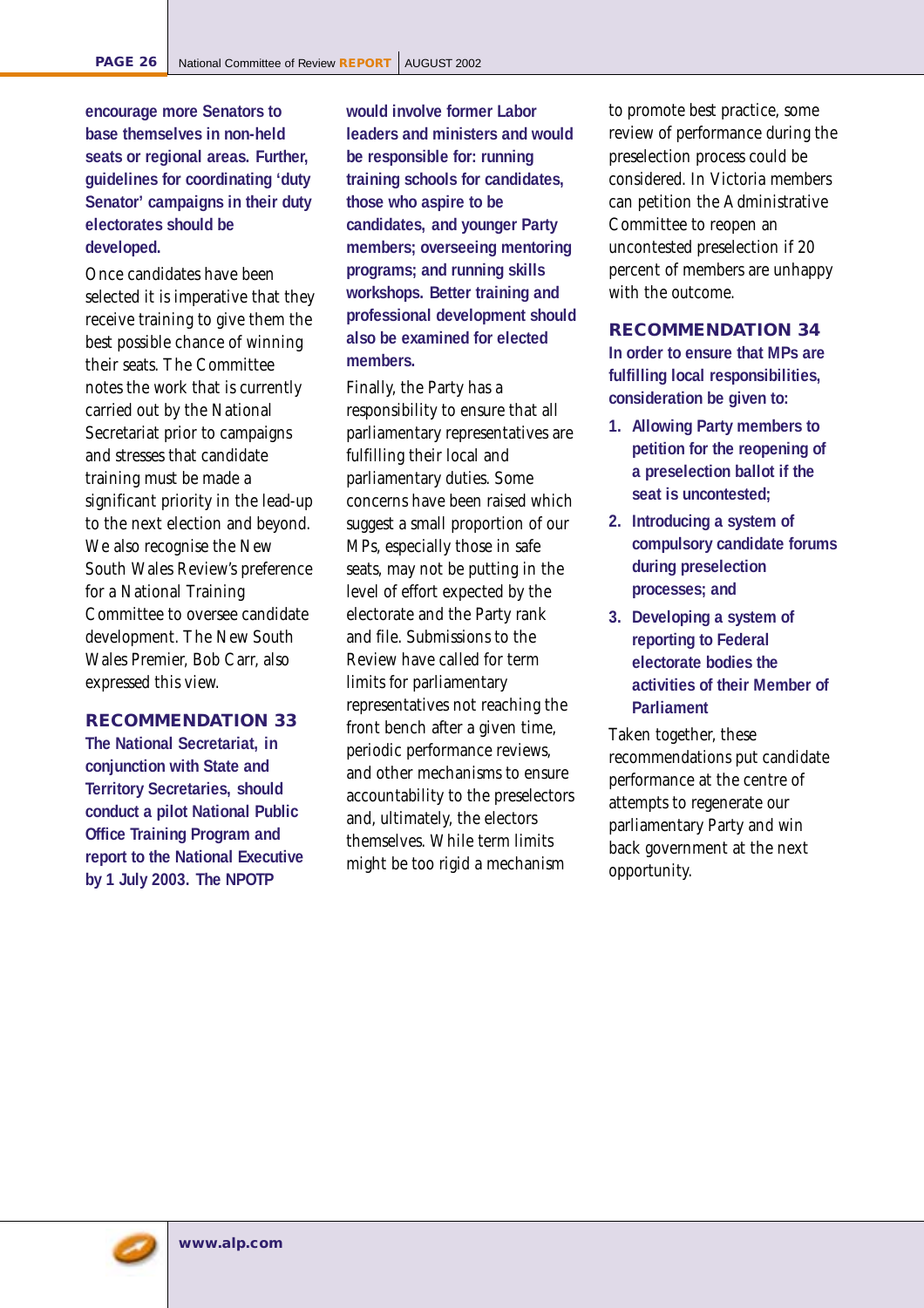# Maintaining **Community Relationships**

If we are to maximise community confidence in the Labor Party, we must present ourselves as an open, inclusive, community-based organisation, and build meaningful relationships with local communities and interest groups. The Committee envisages four ways this can be achieved.

First, the Party should promote outward looking, activist branches which connect with their local communities. One excellent example of this is the participation of some branches in 'Clean Up Australia Day' and other similar activities. Positive involvement in local communities creates important foundations for the Party, raising our profile as well as making a useful contribution.

#### **RECOMMENDATION 35**

**The Party should encourage branches to be involved in local community activities, and should provide regular updates and suggestions of events in which members might participate.** Second, ALP branches should actively seek out local community activists and invite them to address and update them on local issues. This would build relationships with local community leaders and inform members about local issues.

Third, a process similar to Community Cabinets should be instituted at the local level, where Labor parliamentary

representatives meet periodically with members of the community to discuss local issues. We know many MPs already engage in extensive community consultation programs and suggest branch members be involved in an expanded and regular community consultation process.

**RECOMMENDATION 36 Local branches and MPs should institute, and participate in, regular joint community consultation processes in their electorates to raise the profile of the ALP and provide feedback on policy and Party initiatives.**

### **Donations—Supporting and Strengthening Public Disclosure**

Finally, we must seek to build community trust and restore faith in the ALP and the way its election campaigns are funded. The Party should continue to take the fight up to the Coalition on the issue of the disclosure of political donations. Labor has a proud tradition of driving reform in this area, and must continue to close the loopholes which discredit politics and party activity.

The National Committee of Review has drawn on the recommendation of the New South Wales Review, reproduced here: "The perennial problem of fundraising and the need to raise

millions of dollars to campaign effectively should be an issue for all participants in the political process. Labor, unlike the Coalition, adheres to the intent and not just the letter of the law governing the disclosure of donations.

Labor should initiate an open debate on the implementation of spending caps on political campaigns and full transparency of all political donations.

The Australian Electoral Commission needs to have its powers substantially strengthened to allow it to investigate and audit organisations that are directing funds to political parties, but masking the real source of the funds.

Fundraising processes and political expenditure need to be reformed to ensure transparency and integrity."

### **RECOMMENDATION 37**

**The Federal Parliamentary Labor Party is encouraged to continue its strong support for funding and disclosure regimes by developing, in conjunction with the Party organisation, further proposals for reform. This would include the closing down of third party fundraising loopholes. The Committee recommends State Secretaries meet with Federal Parliamentary Labor Party representatives to develop a reform agenda.**

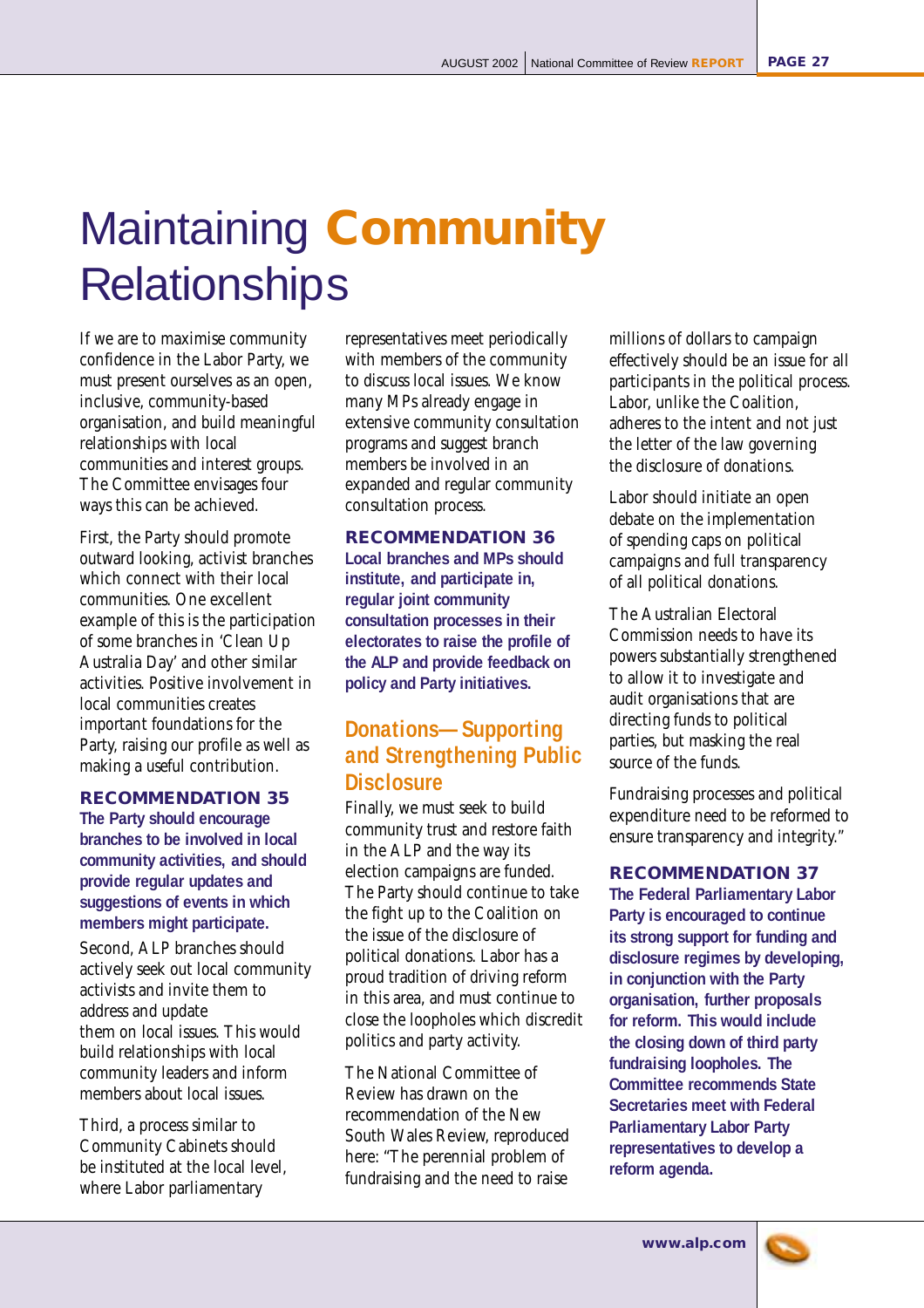## **Conclusion**

The Party faces challenges from many quarters as it prepares to regain Government. We must restate our values, build sound policy, preselect quality candidates, provide avenues for rank and file input and optimise the partnership between Labor and the union movement.

The Australian Labor Party must take the opportunity presented by the Review process to reform itself. We belong to the most enduring political Party in the nation's history. This resilience is based, in part, on the passion, ability and loyalty of our membership, and our capacity for reform. It is these traits that we now call upon to muster the courage and the conviction to renew ourselves from within.

The National Committee of Review strongly believes the recommendations contained in this Report will contribute to a more dynamic, modern and relevant Labor Party. We have been encouraged and inspired by the contribution of the Party's rank and file to the Review process. What is needed now is the political will to implement these reforms. The task is urgent and must be quickly resolved. The Special National Rules Conference announced by Simon Crean will be the vehicle for this resolution.

#### **RECOMMENDATION 38**

**Recommendations contained in this Report requiring changes to the National Rules should be put to the Special National Rules Conference announced by Simon Crean on July 16 2002.**

The Australian Labor Party has a long and proud history of reform in Government. The pillars of Australia's egalitarian society were put in place by reforming Labor Governments, maintained and built upon by Labor successors. We have reformed Australia for the better. We must now have the courage to reform ourselves so that when we next face the electorate, we do so as a reinvigorated force. We cannot shirk our task of modernising Labor. We must not let the Party or the nation down.

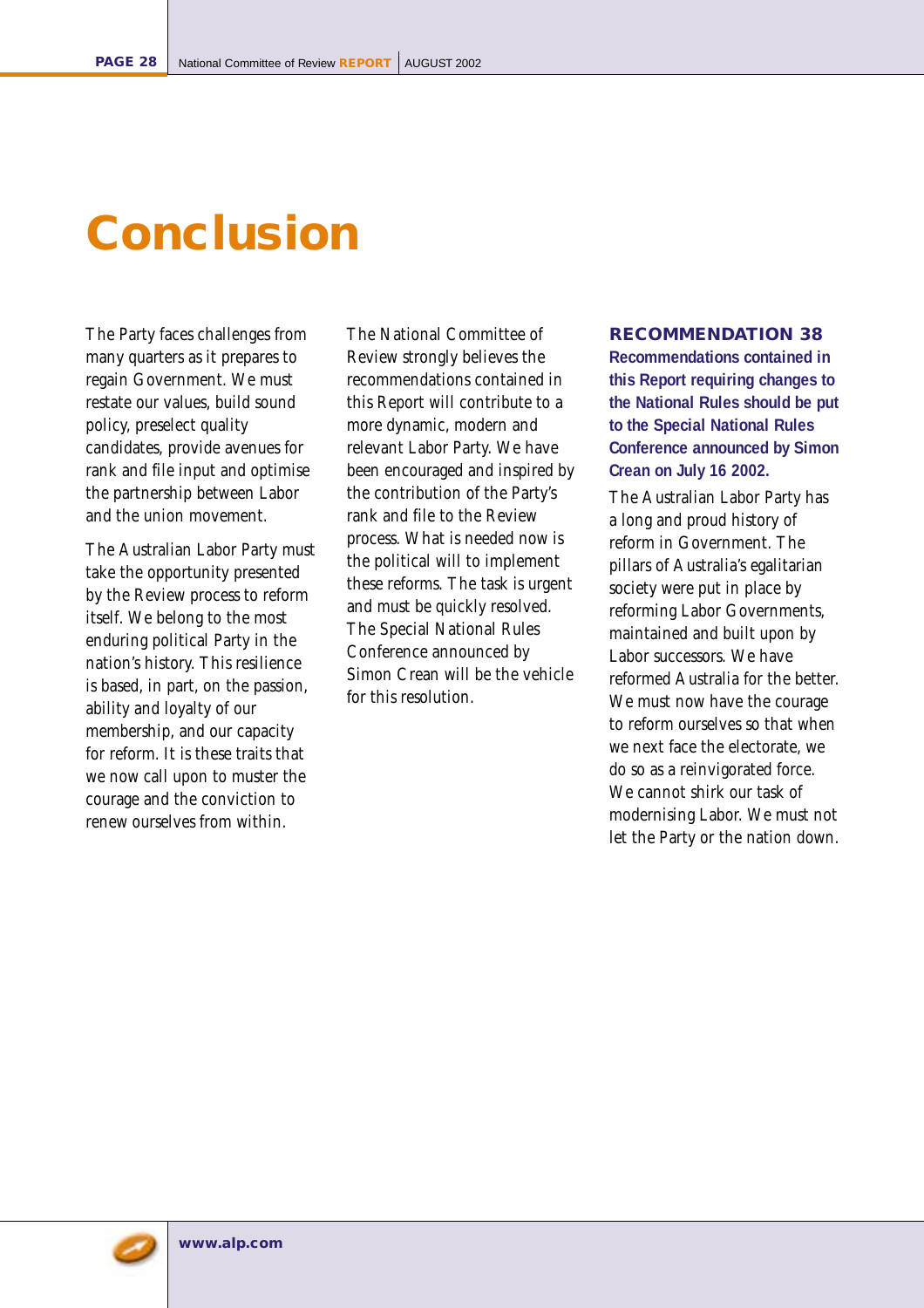# Summary of **Recommendations**

### **A Modern Role For Members**

### **RECOMMENDATION 1**

We recommend that the Special National Conference adopt the following principles for the structure of the National Conference, that:

- 1. The size of the National Conference be significantly increased;
- 2. The increased participation of rank and file members be encouraged through the direct election of a component of the National Conference;
- 3. The number of delegates representing unions at the National Conference shall be consistent with the equal partnership reflected in this Report and in the result shall be consistent with changes to the ratio of delegates that we have recommended for State Conferences;
- 4. Federal Members of Parliament, their staff, and paid Party officials shall not be eligible for election to the Conference in the direct rank and file component of the Conference. Federal Members shall be entitled to attend the National Conference with the right to move and speak to a relevant motion;

5. In addition, the Federal Leader and Deputy Leader in both of the Federal Houses of Parliament and each of the State and Territory Leaders shall be delegates to the National Conference.

This expanded National Conference would also be enhanced by enlarged State Conferences with greater rank and file involvement. We recommend States implement this principle.

### **RECOMMENDATION 2**

Policy branches be instituted on a trial basis and be linked to an expanded and improved system of Policy Committees.

#### **RECOMMENDATION 3**

State branches should develop different forms of branch organisation such as occupation, workplace and employment related branches. Attendancebased preselection voting requirements would not accrue through attendance at these branches.

### **RECOMMENDATION 4**

In metropolitan areas the number of branches be consolidated to provide for larger meetings and better branch organisation.

### **RECOMMENDATION 5**

Online branches should be established to provide broader and more modern avenues for rank and file participation.

### **RECOMMENDATION 6**

State branch rules should be amended to allow for and encourage the establishment of official ALP branches on university and TAFE campuses.

#### **RECOMMENDATION 7**

Every State and Territory Administrative Committee or Executive should consider coopting a non-voting member or members of Young Labor.

### **RECOMMENDATION 8**

The Party should encourage the formation of supporters clubs and explore the possibility of the creation of an associate class of membership as a way of broadening involvement in the Party.

### **RECOMMENDATION 9**

That after two years' membership all members be eligible to vote in a preselection for a Federal candidate subject to attendance requirements in their State. We also encourage State branches to relax the attendance requirements for eligibility.

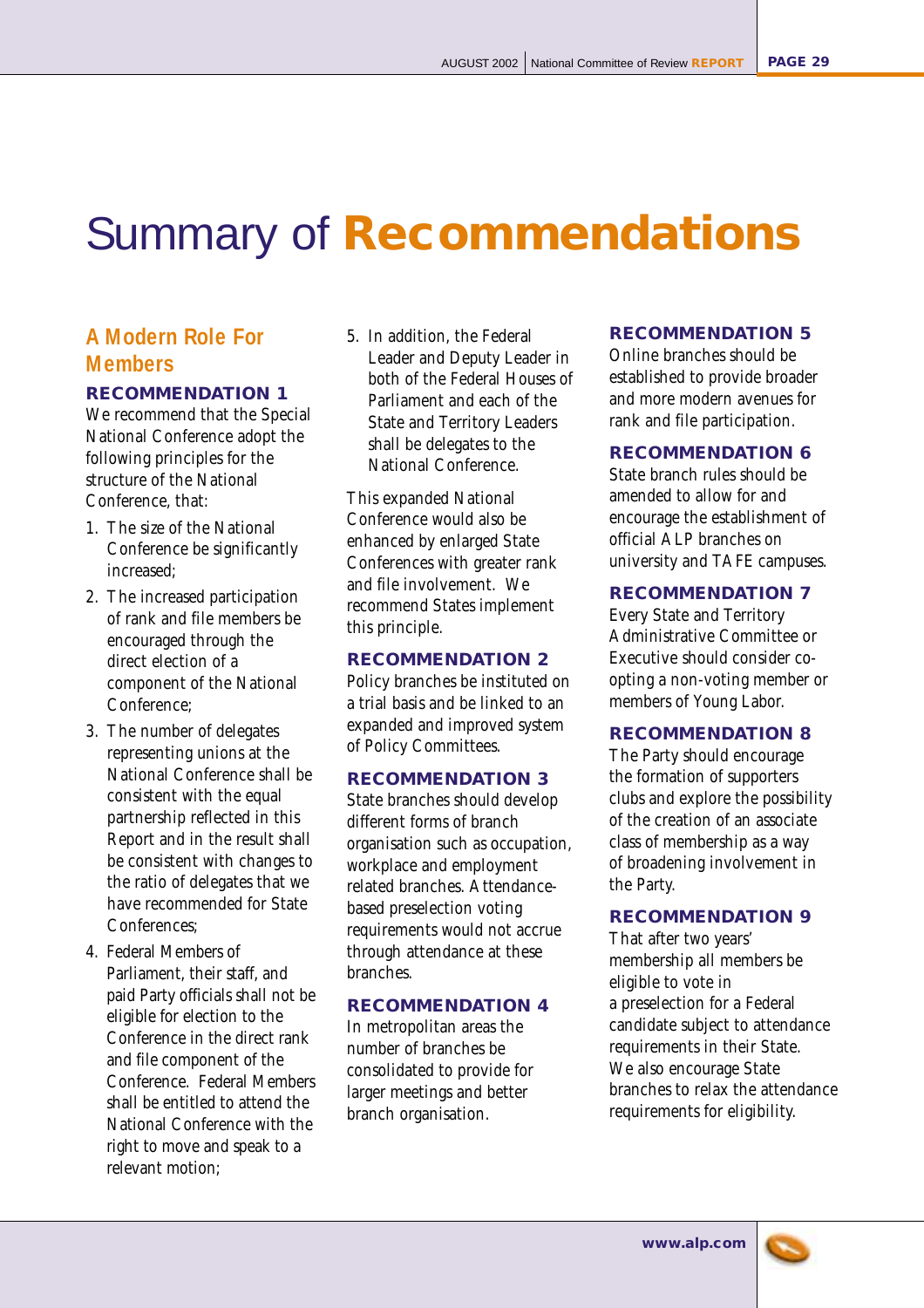### **RECOMMENDATION 10**

To ensure the integrity of preselection ballots, no member shall receive a vote in any preselection unless that member is correctly enrolled with the Australian Electoral Commission to vote in a Federal election. The member's address for the purposes of preselection shall be their enrolled address.

#### **RECOMMENDATION 11**

In order to further strengthen efforts to control branch stacking the following measures be adopted:

- The practice of 'bulk renewals' (where members are renewed en masse by another person) not be permitted under the rules;
- A standard renewal form be developed which requires an individual's signature authorising renewal, and containing a declaration from members who seek the concessional rate;
- A number of members can petition a State Executive or Administrative Committee to investigate stacking in a Federal seat;
- The National Executive should continue to take an active role in monitoring branch stacking and other forms of membership manipulation; and
- Consideration be given to strengthening State rules that limit the number of people who can join a local branch at any one time.

State branches should be asked to implement these measures and report back to the National Executive by 1 July 2003.

### **RECOMMENDATION 12**

Party members are encouraged to be members of a union or to employ union labour. Rules relating to members who are employers should be framed to comply with the law.

### **RECOMMENDATION 13**

That a National Appeals Tribunal be established to ensure the Party provides proper appeal mechanisms for its members. In developing such a body the following requirements must be satisfied:

- 1. That members of the Tribunal are not involved in the day to day affairs of the Party, are not appointed to the body to represent factional interests and are held in high regard by Party members;
- 2. That the body has an advisory role, with final decisions to be made by the National Executive;
- 3. That all avenues of appeal have been exhausted at the State level;
- 4. That guidelines for the scope of appeals and the granting of leave to hear appeals be developed;
- 5. That processes for appellants ensure procedural fairness and the efficient running of the Tribunal; and
- 6. That approaches taken by the Tribunal are consistent with legal definitions of natural justice and procedural fairness.

Members of the Tribunal shall be appointed by a two-thirds majority of the National Executive.

## **An Enduring Partnership: Labor and the Union Movement**

### **RECOMMENDATION 14**

The Australian Labor Advisory Council (ALAC) be revitalised as the key consultative mechanism in the open and constructive relationship needed between the union movement and the Party. Issues such as the adequate resourcing of regular meetings need to be addressed to guarantee the potency of such a body. ALAC should meet at least twice a year, and its role written into the National Rules. ALAC should also be informed of, and participate in, the activities of the new National Policy Committee.

### **RECOMMENDATION 15**

State and Territory Labor advisory councils should also be established where they currently do not exist.

### **RECOMMENDATION 16**

Labor MPs be required to establish dialogue with local union activists in their electorates, including frequent meetings with those union activists who work in their area. Senators should be required to attend at least one such forum a year.

#### **RECOMMENDATION 17**

That, in order to reflect the equal partnership between the Party organisation and the union movement, a national standard of 50 percent be applied to union delegates represented at State Conferences.

### **RECOMMENDATION 18**

Union delegations to State Conferences should only comprise members of that particular union.

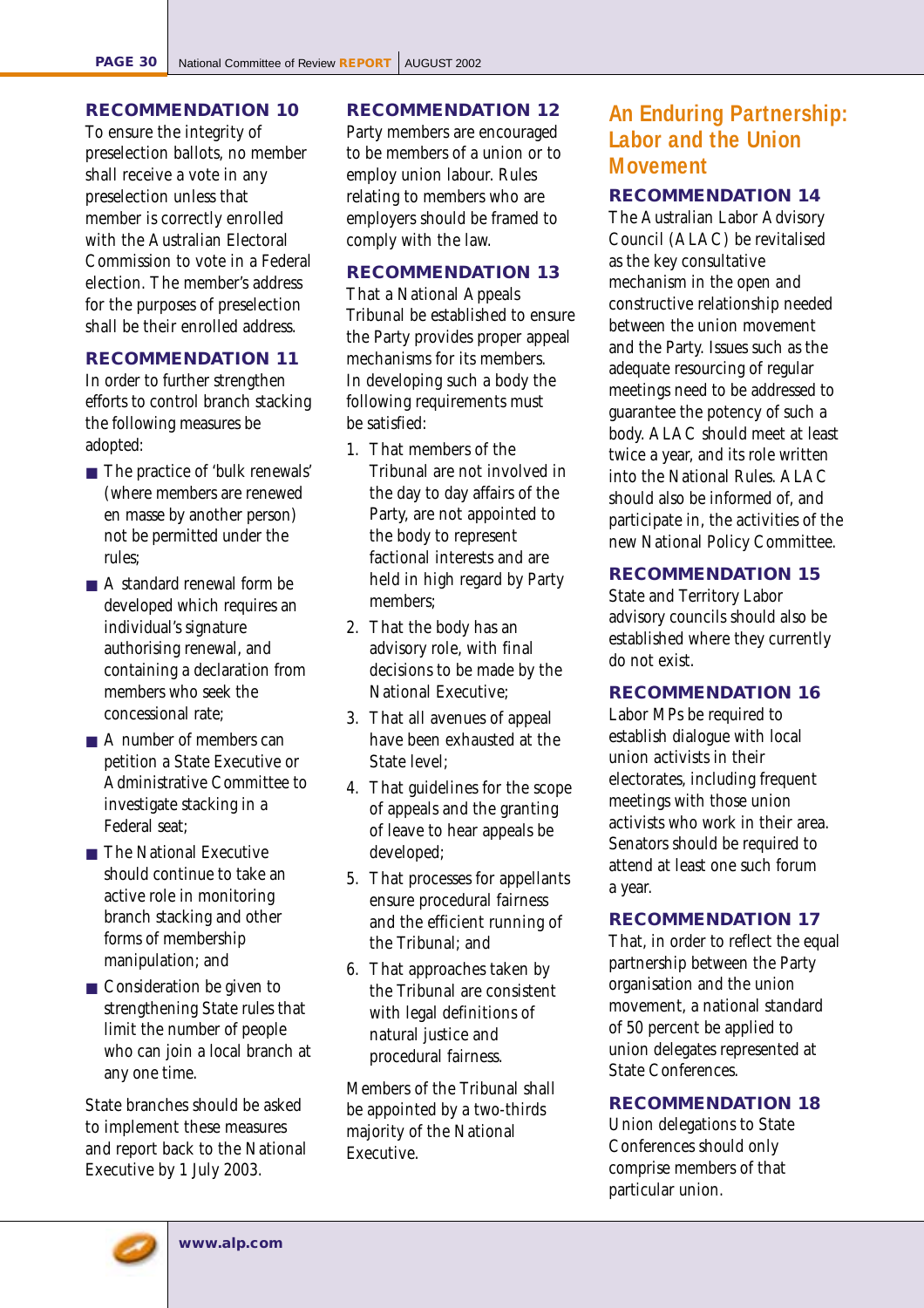### **RECOMMENDATION 19**

Union affiliation to the Party should be determined by a 'snapshot' audit of members at periodic intervals, in line with the Queensland Branch affiliation regime that was developed by the National Executive earlier this year. This model would reflect the method adopted by the Australian Electoral Commission when determining union membership.

### **RECOMMENDATION 20**

To further encourage union members to join, the Party should implement significant discounts for affiliated union members. Consideration should also be given to an even lower 'first year members fee' for unionists.

### **RECOMMENDATION 21**

We recommend the Federal ALP consult regularly with representatives of the large and small business sectors, social welfare, and community groups.

## **Restating and Implementing Our Values**

### **RECOMMENDATION 22**

The Party should develop a statement that conveys modern Labor's objectives and aspirations in a form that can be concisely and clearly communicated to our members and the Australian community. This would be complemented by a better policy development process and an enlarged, more democratic National Conference.

### **RECOMMENDATION 23**

That one permanent National Policy Committee be established to oversee the coordination of

Platform development in the lead up to the National Conference. This Committee shall replace the existing system of non-permanent National Policy Committees. This new body shall:

- Be responsible for conducting 'rolling reviews' of the ALP Platform with the purpose of preparing a draft Platform for the National Conference;
- Include Party members with considerable experience in policy development;
- Work closely with the convenors of the State Policy Committees;
- In conjunction with State Policy Committees, conduct regular forums in which rank and file participation is encouraged;
- Review and consider all motions passed by State Policy Committees;
- Be resourced by the National Secretariat;
- Consist of a Chair, Deputy Chair and seven other members appointed by the National Executive;
- Have the power to co-opt non-voting members to the Committee with particular expertise when examining specific policy areas; and
- Play an active role in policy debates and forums at an expanded National Conference.

### **RECOMMENDATION 24**

All Party members should be eligible to attend State Policy Committee meetings to contribute specialised knowledge and expertise on Federal policy issues. Final decisions on policy

documents should continue to be taken by elected Committee members. Committees should, where feasible, conduct forums and consultations in provincial centres.

### **RECOMMENDATION 25**

Branch correspondence to parliamentary representatives and State branches should be responded to promptly so that branch members know their contribution has been considered.

### **RECOMMENDATION 26**

Motions passed by Party units should be circulated to the relevant Shadow Ministers and State and National Policy Committees for consideration and response.

### **RECOMMENDATION 27**

The Chifley Research Centre should continue to be developed as an active and dynamic body which commissions and undertakes policy research and development in conjunction with Shadow Ministers, policy experts and progressive think tanks from around the world. Chifley should also coordinate its activities with other think tanks. This could begin with an annual forum of progressive research centres.

## **Getting the Best Candidates**

### **RECOMMENDATION 28**

State and Territory Campaign Directors consult the Leader and the National Campaign Director before the selection of candidates in both target and safe Labor seats to discuss potential quality candidates. This process should begin at